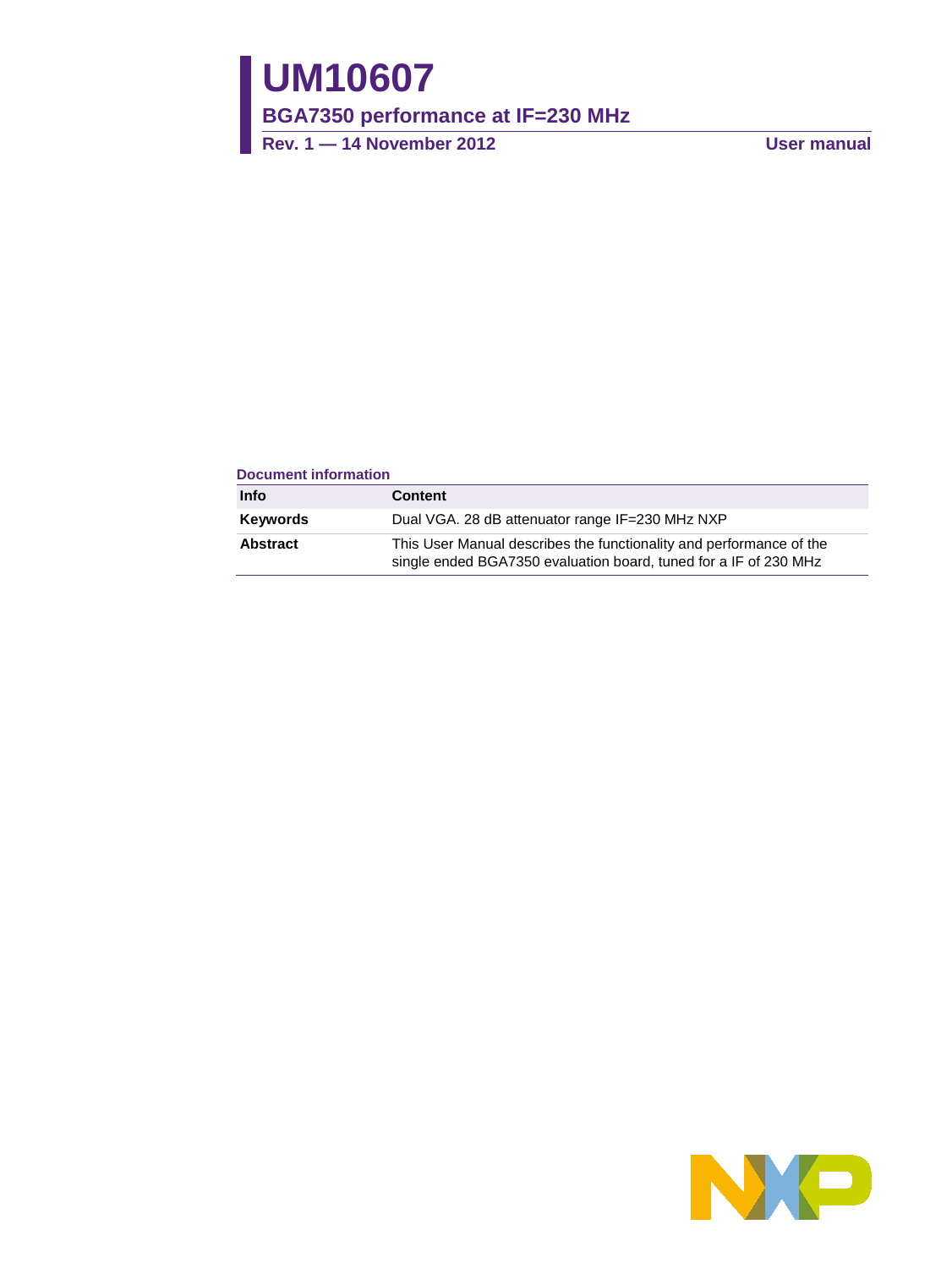**Revision history**

| <b>Rev</b> | <b>Date</b> | <b><i><u>Production</u></i></b><br>™≂cription |
|------------|-------------|-----------------------------------------------|
|            | 1011 אחר    |                                               |

# **Contact information**

For more information, please visit: [http://www.nxp.com](http://www.nxp.com/)

For sales office addresses, please send an email to: [salesaddresses@nxp.com](mailto:salesaddresses@nxp.com)

UM10607 All information provided in this document is subject to legal disclaimers. © NXP B.V. 2012. All rights reserved.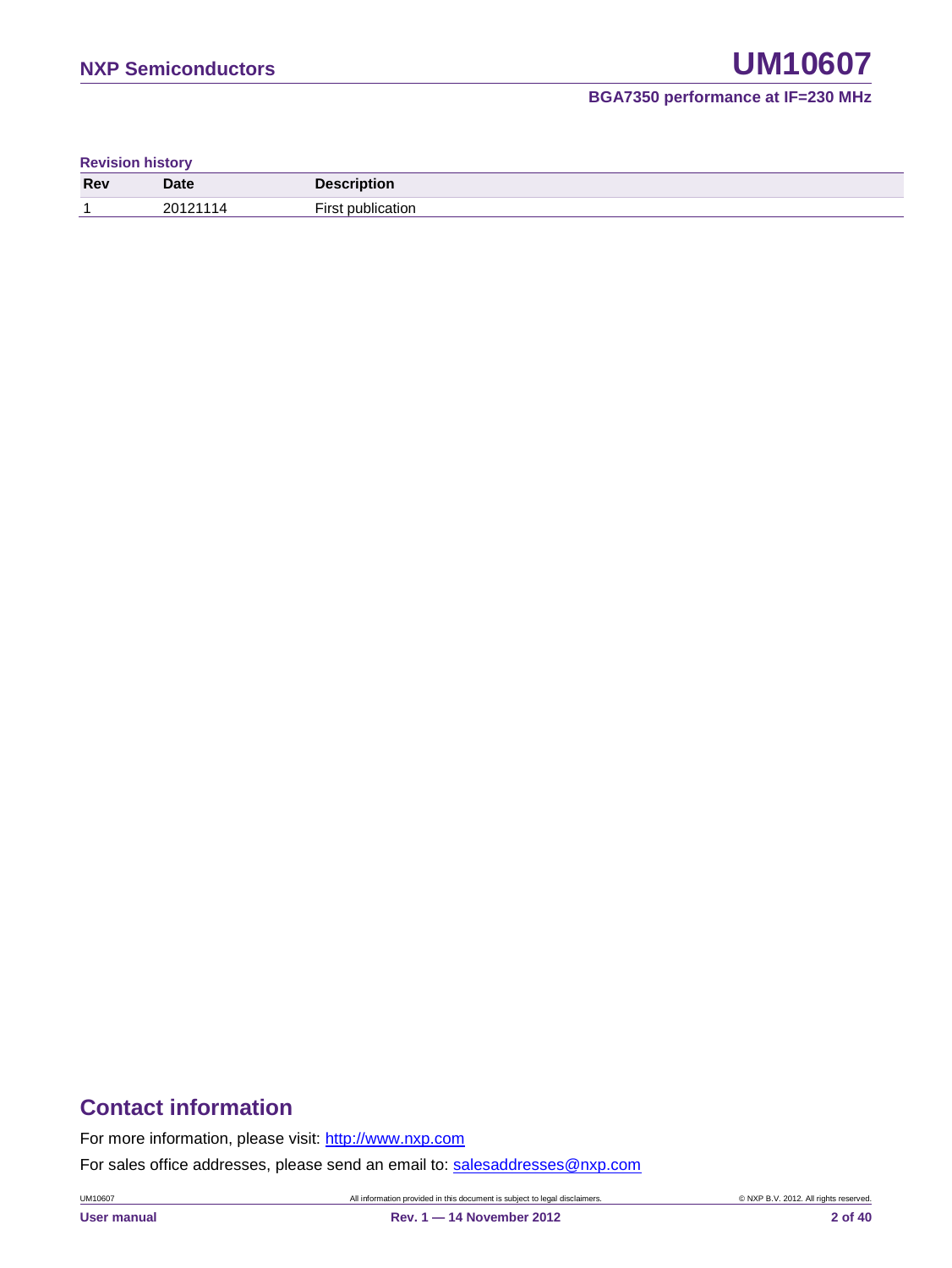### <span id="page-2-0"></span>**1. Introduction**

The BGA7350 is a Silicon MMIC (Monolithic Microwave Integrated Circuit) processed in NXP's mainstream Si QuBIC4+ BiCmos process. This process intrinsic inhibits high  $F_T$ figures (up to 28 GHz), while not compromising ruggedness (breakdown voltage) and noise figures. These characteristics make this device suitable for versatile IF applications like in Base station receive path. The BGA7350 exhibits a logic-level shutdown control to reduce supply current. The BGA7350 is packed in the leadless HVQFN (5 x 5 mm<sup>2</sup>), and in combination with the optimized die design, gives excellent thermal performance,

To ensure optimal ESD protections, all pins are ESD protected.

All above mentioned highlight makes the BGA7350 and extreme attractive device with optimal performance/cost ratio, as compared to other devices in the market.

The single ended 230 MHz evaluation board (EVB) is designed for optimal performance in the 230 MHz frequency ranges, with a bandwidth of 28 MHz, suitable for base station Rx applications, as shown in Fig. 1.

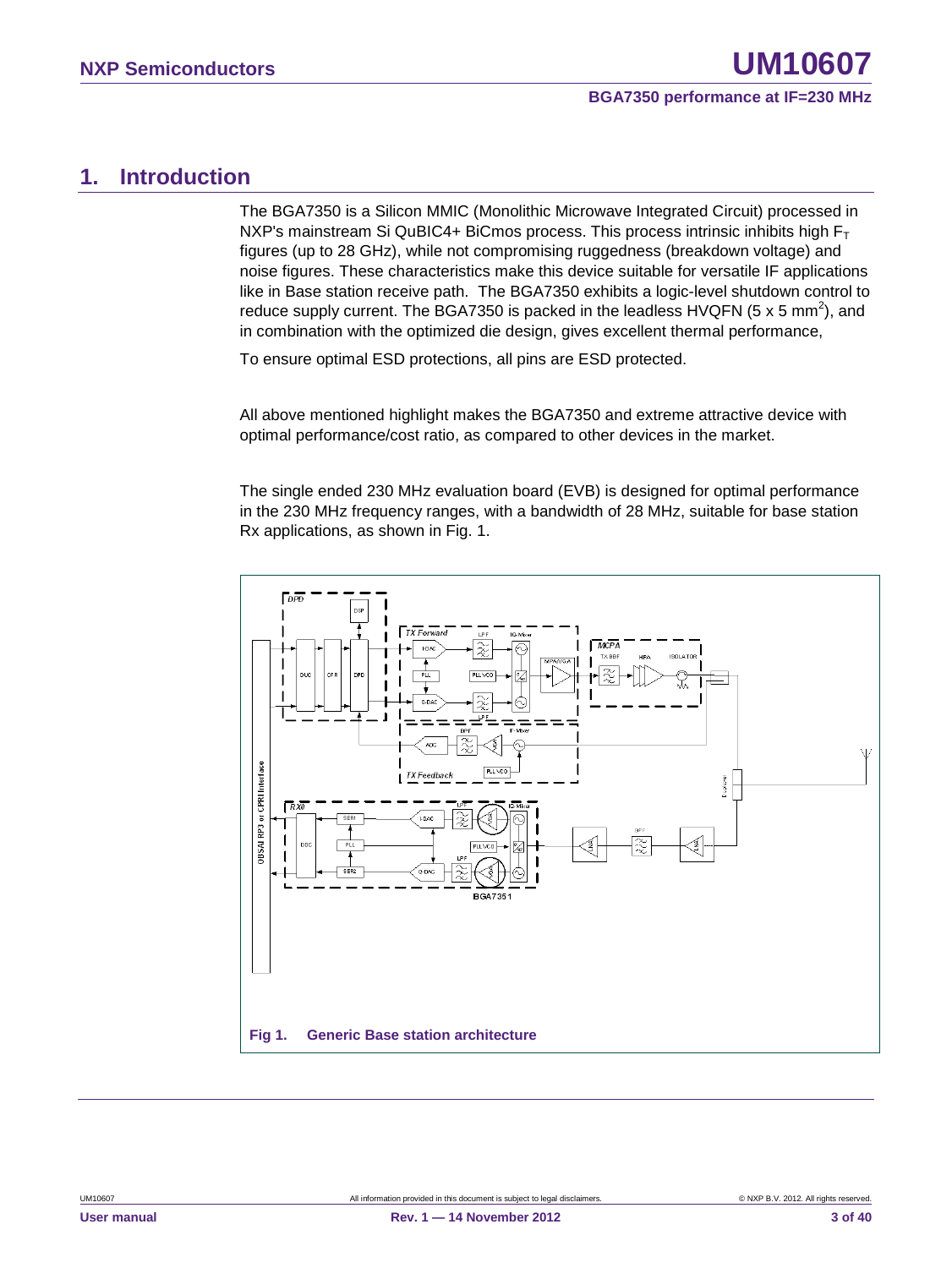# <span id="page-3-0"></span>**2. Product Profile**

#### <span id="page-3-1"></span>**2.1 General description**

The BGA7350 MMIC is a dual independently digitally controlled IF Variable Gain Amplifier (VGA) operating from 50 MHz to 250 MHz Each IF VGA amplifies with a gain range of 24 dB and at its maximum gain setting delivers 17 dBm output power at 1 dB gain compression and a superior linear performance.

The BGA7350 Dual IF VGA is optimized for a differential gain error of less than  $\pm$ 0.1 dB for accurate gain control and has a total integrated gain error of less than  $\pm$  0.3 dB.

The gain controls of each amplifier are separate digital gain-control word, which is provided externally through two sets of 5 bits.

<span id="page-3-2"></span>The BGA7350 is housed in a 32 pins  $5 \times 5$  mm2 leadless HVQFN package.

#### **2.2 Features and benefits**

- Dual independent digitally controlled 28 dB gain range VGAs, with 5-bit control interface
- 50 MHz to 250 MHz frequency operating range
- Gain step size:  $1 dB \pm 0.1 dB$
- $\blacksquare$  18.5 dB small signal gain
- Fast gain stage switching capability
- 17 dBm output power at 1 dB gain compression
- $\blacksquare$  5 V single supply operation with power-down control
- Logic-level shutdown control pin reduces supply current
- **EXCELLENT ESD protection at all pins**
- **Moisture sensitivity level 2**
- Compliant to Directive 2002/95/EC, regarding Restriction of Hazardous Substances (RoHS)
- **Unconditionally stable**
- <span id="page-3-3"></span>Excellent differential and integrated gain error

#### **2.3 Applications**

- Compatible with GSM / W-CDMA carrier/ WiMAX / LTE base-station infrastructure / multi systems carrier
- Multi channel receivers
- General use for DAC driver applications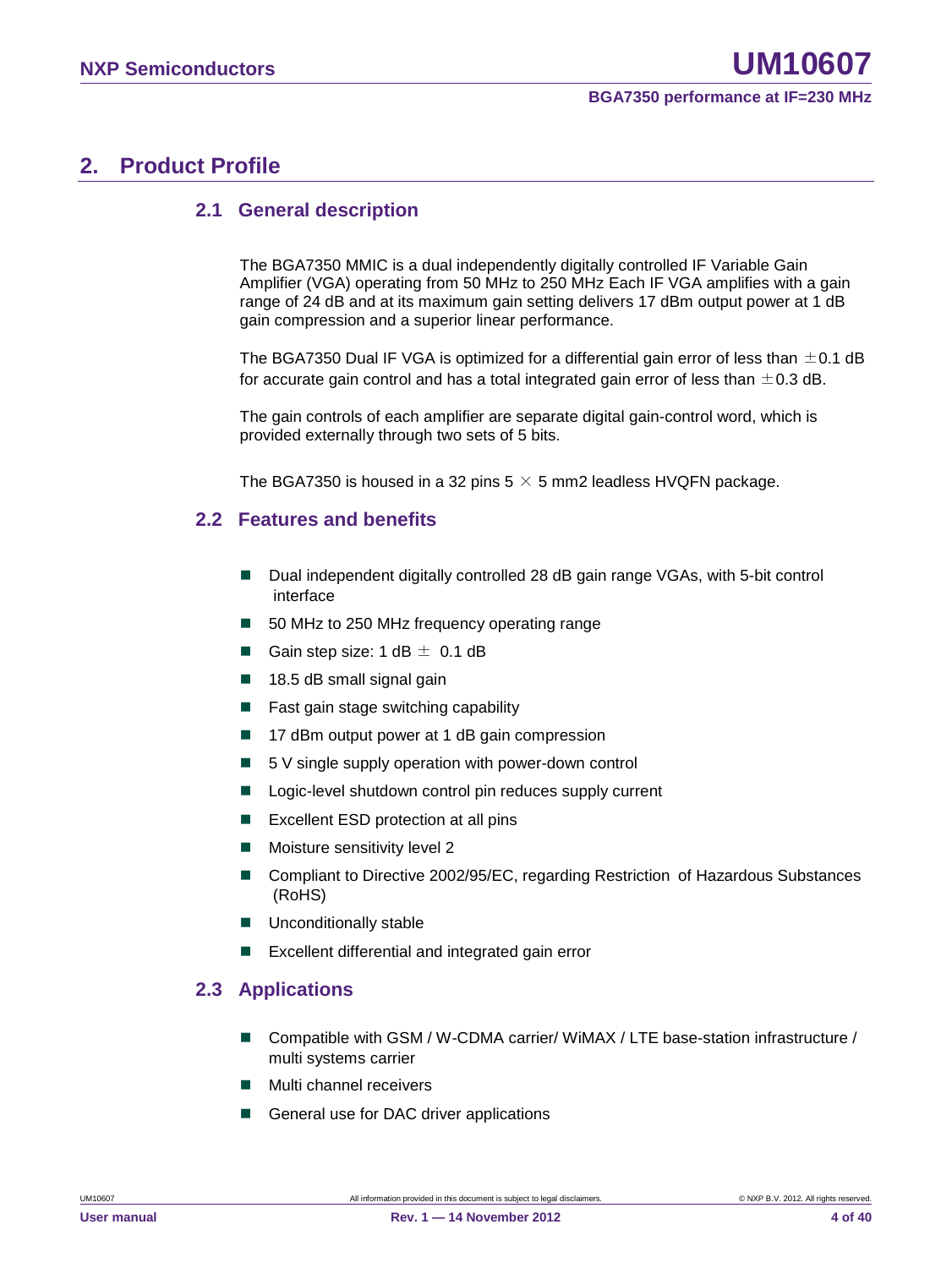# <span id="page-4-0"></span>**3. Pinning information**

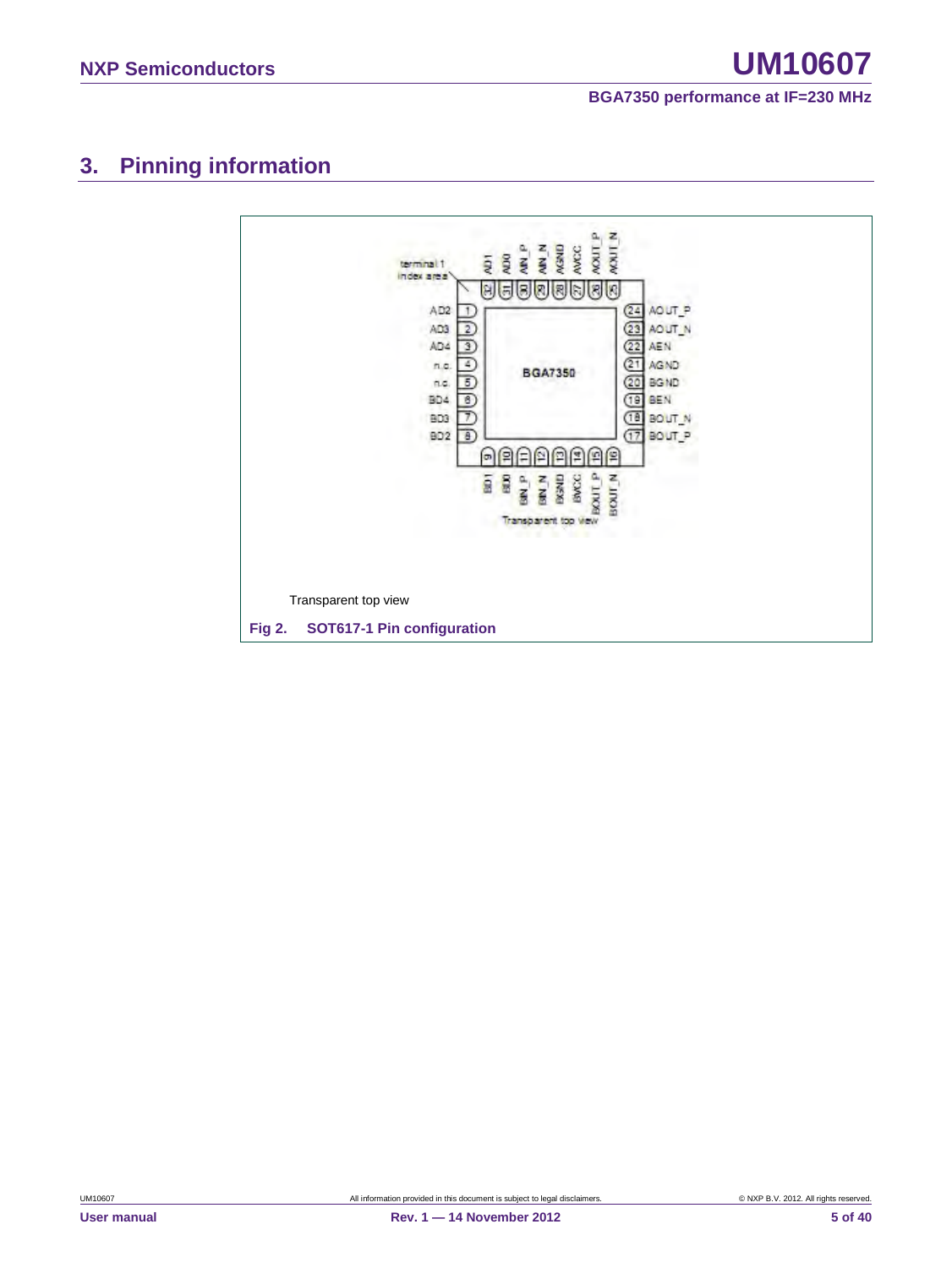## <span id="page-5-0"></span>**3.1 Pin description**

| Table 2.                    | Pin description   |                                                 |
|-----------------------------|-------------------|-------------------------------------------------|
| <b>Symbol</b>               | Pin               | <b>Description</b>                              |
| AD <sub>2</sub>             | 1                 | MSB - 2 for gain control interface of channel A |
| AD <sub>3</sub>             | $\overline{2}$    | MSB - 1 for gain control interface of channel A |
| AD4                         | 3                 | MSB for gain control interface of channel A     |
| n.c.                        | 4                 | not connected [1]                               |
| n.c.                        | 5                 | not connected [1]                               |
| BD4                         | 6                 | MSB for gain control interface of channel B     |
| BD3                         | 7                 | MSB - 1 for gain control interface of channel B |
| B <sub>D</sub> <sub>2</sub> | 8                 | MSB - 2 for gain control interface of channel B |
| BD1                         | 9                 | LSB + 1 for gain control interface of channel B |
| <b>BDO</b>                  | 10                | LSB for gain control interface of channel B     |
| <b>BIN P</b>                | 11                | channel B positive input [2]                    |
| <b>BIN N</b>                | 12                | channel B negative input [2]                    |
| <b>GNDB</b>                 | 13, 20            | ground for channel B                            |
| $V_{\text{CCB}}$            | 14                | supply voltage for channel B 3                  |
| BOUT_P                      | 15, 17            | channel B positive output [2]                   |
| BOUT_N                      | 16, 18            | channel B negative output [2]                   |
| BEN                         | 19                | power enable pin for channel B                  |
| <b>GNDA</b>                 | 21, 28            | ground for channel A                            |
| <b>AEN</b>                  | 22                | power enable pin for channel A                  |
| AOUT N                      | 23, 25            | channel A negative output 2                     |
| AOUT_P                      | 24, 26            | channel A positive output [2]                   |
| <b>V<sub>CCA</sub></b>      | 27                | supply voltage for channel A [3]                |
| AIN_N                       | 29                | channel A negative input [2]                    |
| AIN P                       | 30                | channel A positive input [2]                    |
| AD <sub>0</sub>             | 31                | LSB for gain control interface of channel A     |
| AD <sub>1</sub>             | 32                | LSB + 1 for gain control interface of channel A |
| <b>GND</b>                  | <b>GND</b> paddle | RF ground and DC ground [4]                     |

[1] Pin to be left open.

[2] Each channel should be independently enabled with logic HIGH and disabled with logic LOW.

[3] RF decoupled.

[4] The center metal base of the SOT617-1 also functions as heatsink for the VGA.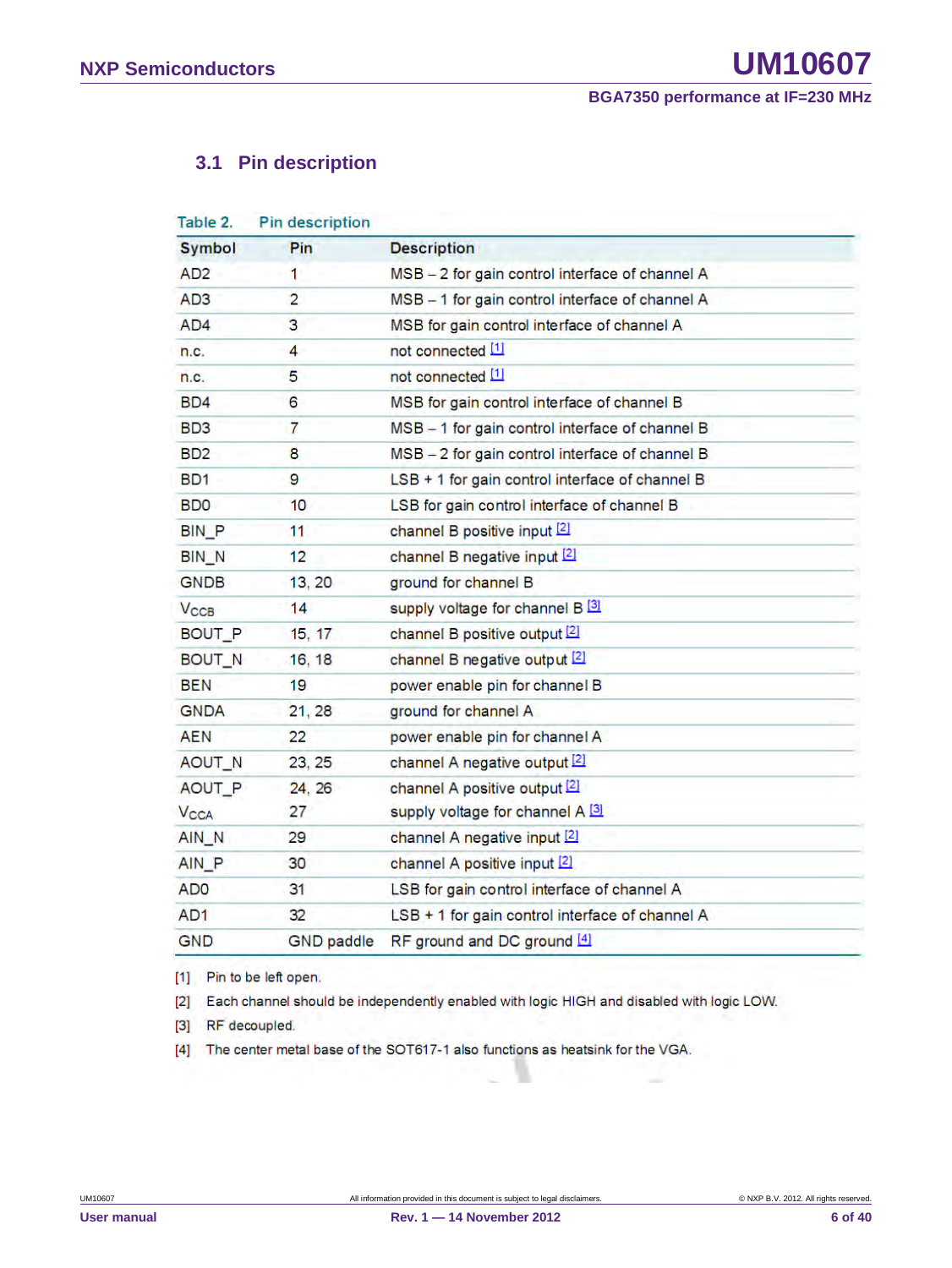# <span id="page-6-0"></span>**4. Functional Diagram**

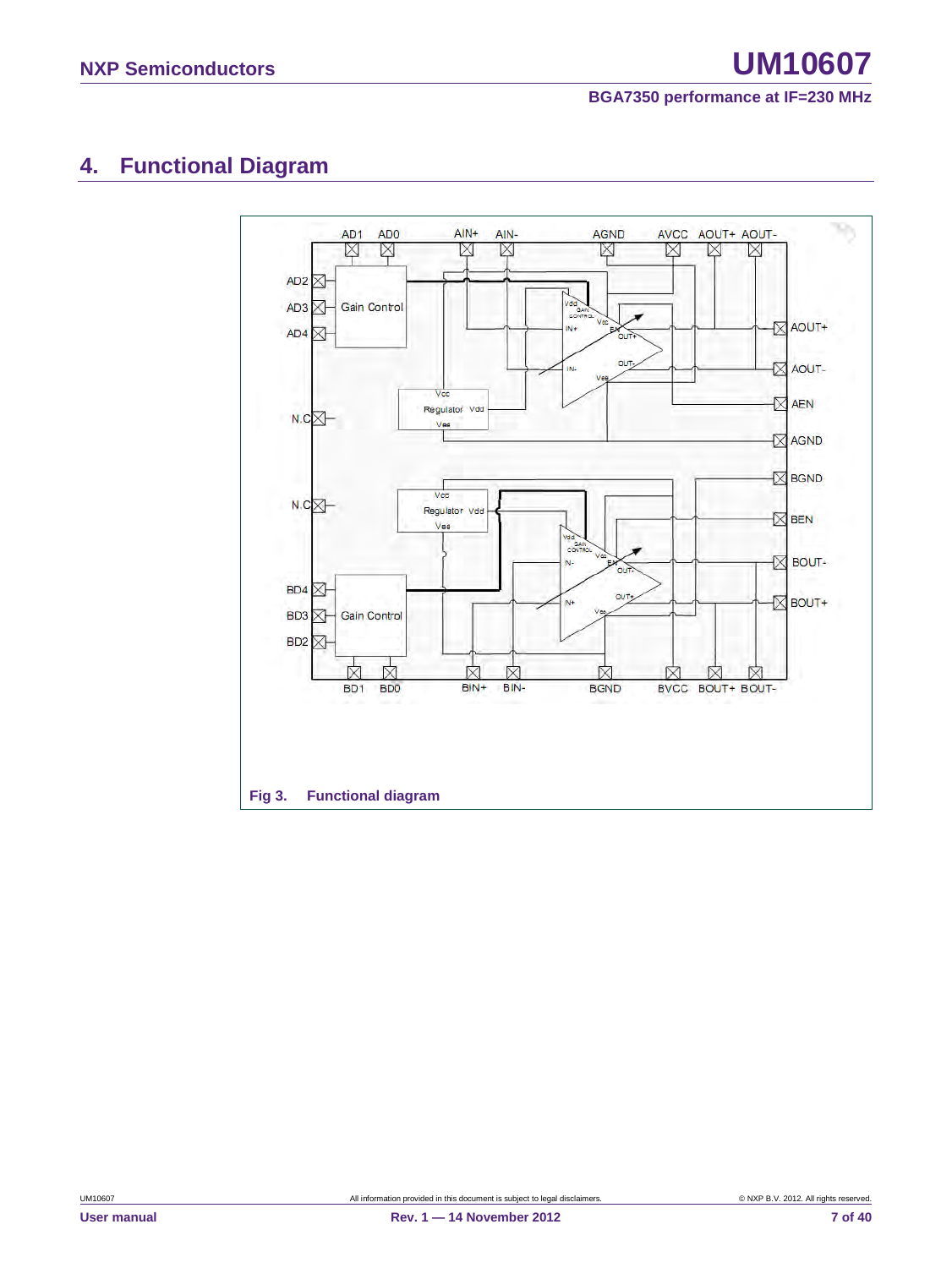# <span id="page-7-0"></span>**5. Gain control Range**

| Input to all 0 to 4 gain control pins | nominal power gain [dB] |
|---------------------------------------|-------------------------|
| 00000                                 | 22                      |
| 00001                                 | 21                      |
| 00010                                 | 20                      |
| 00011                                 | 19                      |
| 00100                                 | 18                      |
| 00101                                 | 17                      |
| 00110                                 | 16                      |
| 00111                                 | 15                      |
| 01000                                 | 14                      |
| 01001                                 | 13                      |
| 01010                                 | 12                      |
| 01011                                 | 11                      |
| 01100                                 | 10                      |
| 01101                                 | 9                       |
| 01110                                 | 8                       |
| 01111                                 | 7                       |
| 10000                                 | 6                       |
| 10001                                 | 5                       |
| 10010                                 | $\overline{4}$          |
| 10011                                 | 3                       |
| 10100                                 | $\overline{2}$          |
| 10101                                 | $\mathbf{1}$            |
| 10110                                 | $\boldsymbol{0}$        |
| 10111                                 | $-1$                    |
| 11000                                 | $-2$                    |
| 11001                                 | $-3$                    |
| 11010                                 | $-4$                    |
| 11011                                 | $-5$                    |
| 11100                                 | $-6$                    |
| >11100                                | $-6$                    |

**Table 3 Gain control range**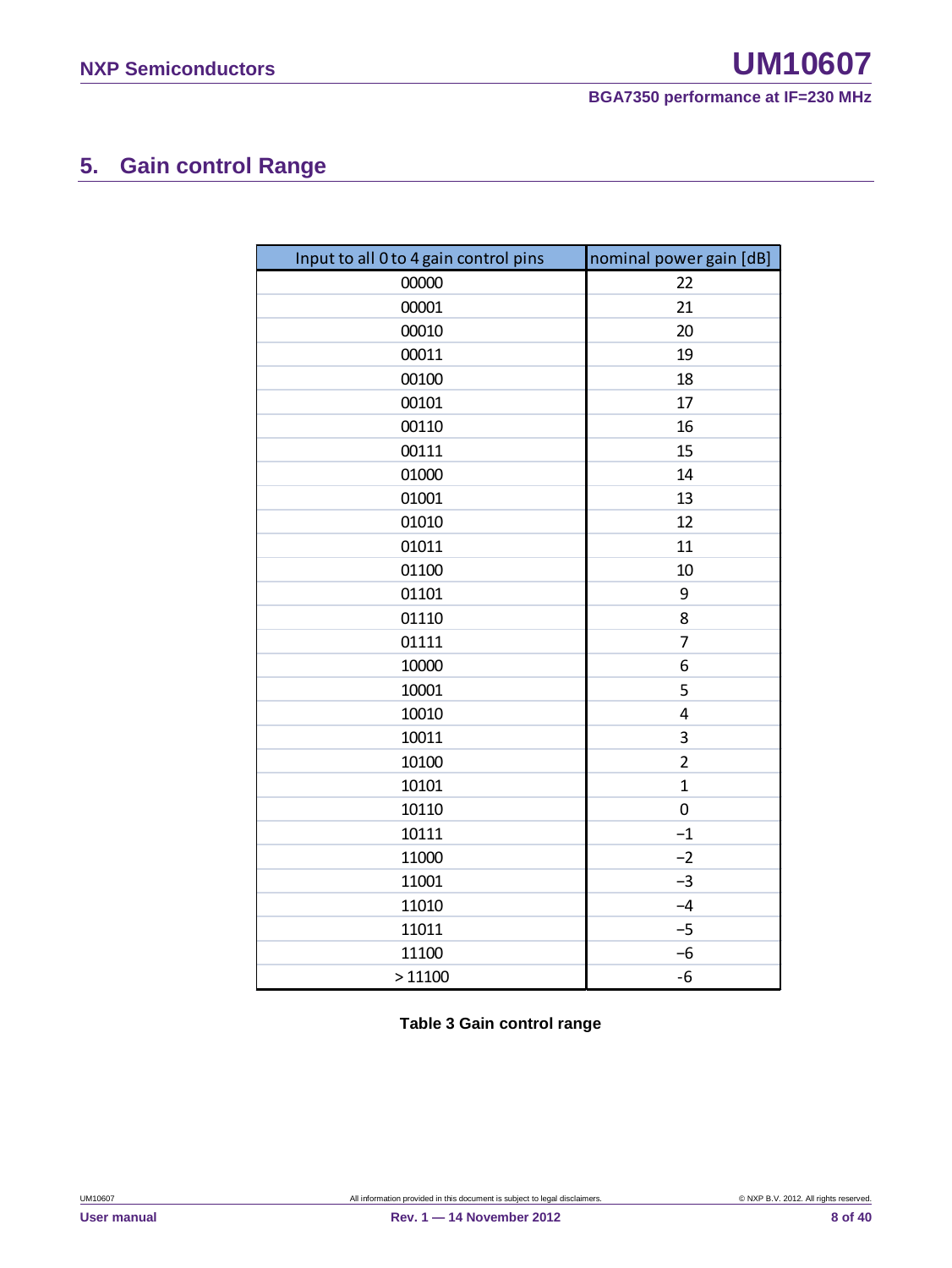

# **6. EVB circuit diagram**

<span id="page-8-0"></span>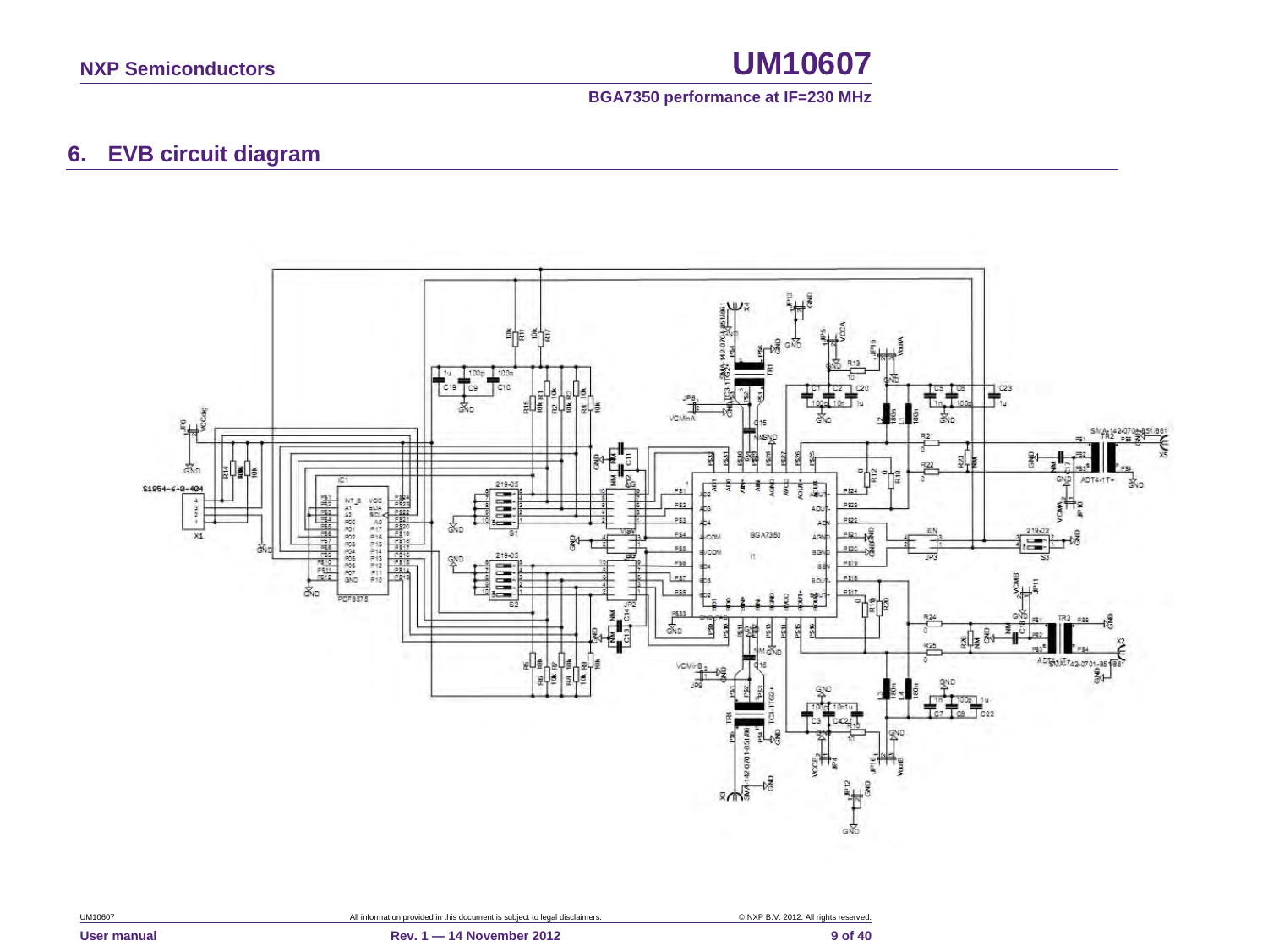

# **7. Evaluation Board top layout**

<span id="page-9-0"></span>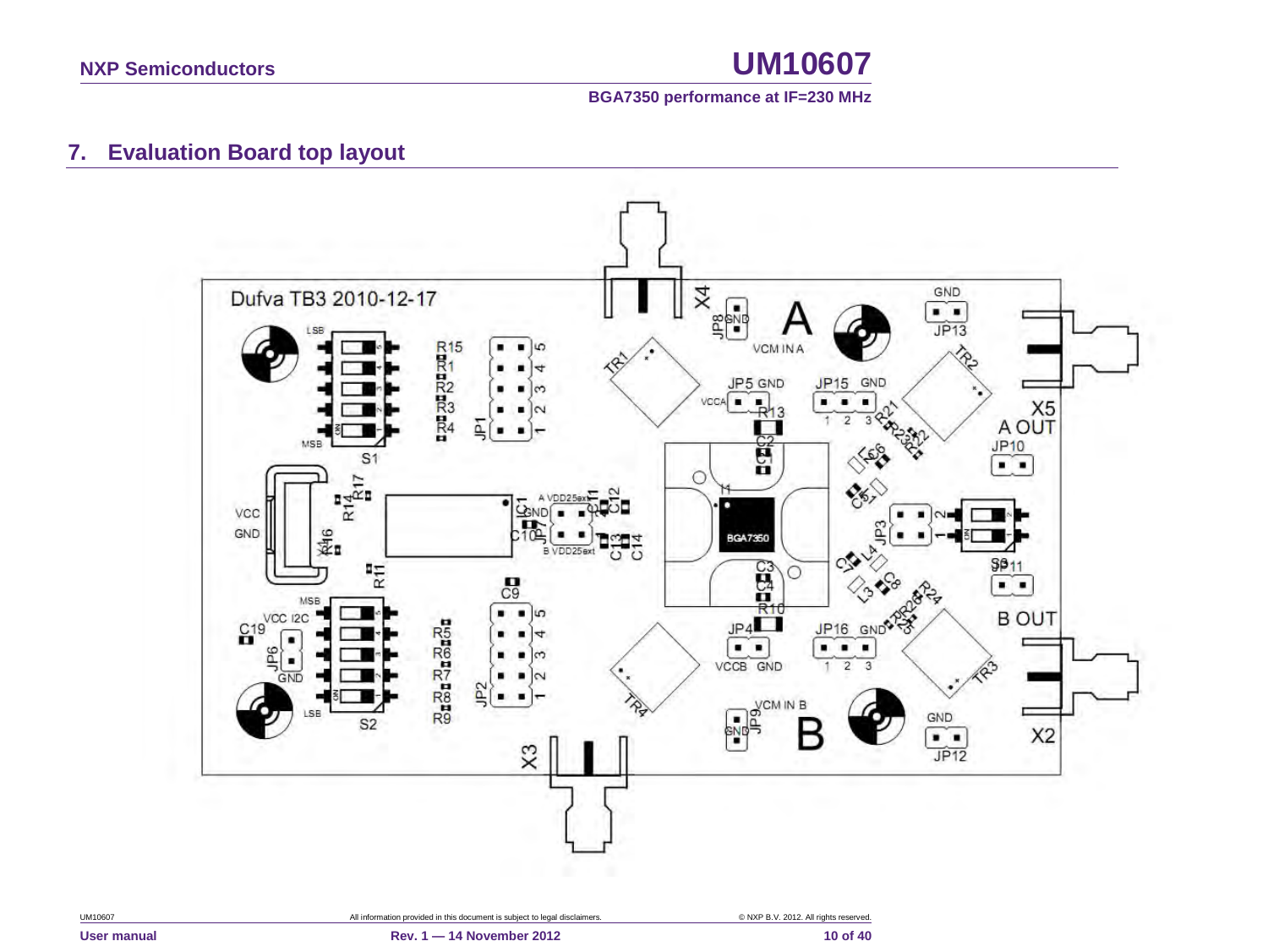

# **8. Evaluation board bottom layout**

<span id="page-10-0"></span>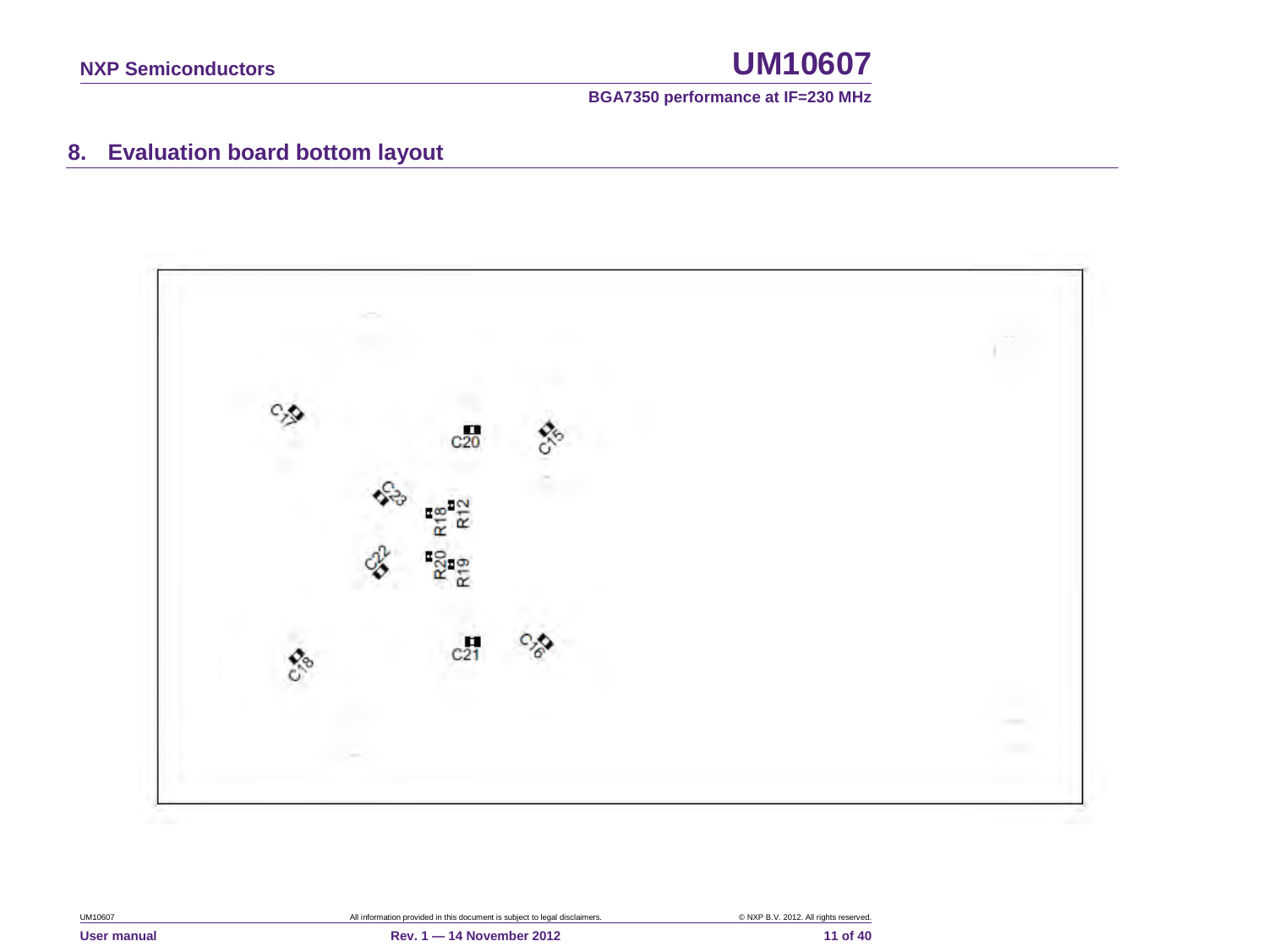# <span id="page-11-0"></span>**9. Bill of Materials (BOM)**

| Part                                     | Value                              | Device           | Package          | <b>Description</b>     |
|------------------------------------------|------------------------------------|------------------|------------------|------------------------|
| C1                                       | 100p                               |                  | C0603            | CAPACITOR              |
| $\overline{c}$                           | 10n                                |                  | C0603            | CAPACITOR              |
| cз                                       | 100p                               |                  | C0603            | CAPACITOR              |
| C4                                       | 10n                                |                  | C0603            | CAPACITOR              |
| $\overline{\text{c}}\overline{\text{s}}$ | 1n                                 |                  | C0603            | CAPACITOR              |
| C6                                       | 100p                               |                  | C0603            | CAPACITOR              |
| $\overline{\text{c7}}$                   | 1n                                 |                  | C0603            | CAPACITOR              |
| C8                                       | 100 <sub>p</sub>                   |                  | C0603            | CAPACITOR              |
| C9                                       | 100p                               |                  | C0603            | CAPACITOR              |
| C10                                      | 100 <sub>n</sub>                   |                  | C0603            | CAPACITOR              |
| C11                                      | <b>NM</b>                          |                  | C0603            | CAPACITOR              |
| C12                                      | <b>NM</b>                          |                  | C0603            | CAPACITOR              |
| C13                                      | <b>NM</b>                          |                  | C0603            | CAPACITOR              |
| C14                                      | <b>NM</b>                          |                  | C0603            | CAPACITOR              |
| C15                                      | 100 <sub>n</sub>                   |                  | C0603            | CAPACITOR              |
| C16                                      | 100n                               |                  | C0603            | CAPACITOR              |
| C17                                      | 100 <sub>n</sub>                   |                  | C0603            | CAPACITOR              |
| C18                                      | 100 <sub>n</sub>                   |                  | C0603            | CAPACITOR              |
| C19                                      | 100 <sub>n</sub>                   |                  | C0603            | CAPACITOR              |
| C20                                      | 100 <sub>n</sub>                   |                  | C0603            | CAPACITOR              |
| C <sub>25</sub>                          | 1 <sub>u</sub>                     |                  | C0603            | CAPACITOR              |
| C26                                      | 1 <sub>u</sub>                     |                  | C0603            | CAPACITOR              |
| C27                                      | 1 <sub>u</sub>                     |                  | C0603            | CAPACITOR              |
| C28                                      | 1 <sub>u</sub>                     |                  | C0603            | CAPACITOR              |
| C29                                      | 1 <sub>u</sub>                     |                  | C0603            | CAPACITOR              |
|                                          |                                    |                  |                  |                        |
|                                          |                                    |                  |                  |                        |
| 11                                       | <b>BGA7350</b>                     |                  | SOT617-1         | BGA7350                |
|                                          |                                    |                  |                  |                        |
|                                          |                                    |                  |                  |                        |
| JP1                                      | AG                                 | 2 x 5pins        | JP <sub>5</sub>  | <b>JUMPER</b>          |
| JP2                                      | BG                                 | 2 x 5pins        | JP <sub>5</sub>  | <b>JUMPER</b>          |
| JP3                                      | EN                                 | 2 x 2pins        | JP <sub>2</sub>  | <b>JUMPER</b>          |
| JP4                                      | <b>VCCB</b>                        | 1 x2pins         | JP1              | <b>JUMPER</b>          |
| JP5                                      | VCCA                               | 1 x2pins         | JP1              | <b>JUMPER</b>          |
| JP6                                      | VCCdig                             | 1 x2pins         | JP1              | <b>JUMPER</b>          |
| JP7                                      | <b>VCM</b>                         | 2 x 2pins        | JP <sub>2</sub>  | <b>JUMPER</b>          |
| JP8                                      | VCMinA                             | 1 x2pins         | JP1              | <b>JUMPER</b>          |
| JP9                                      | VCMinB                             | 1 x2pins         | JP1              | <b>JUMPER</b>          |
| <b>JP10</b>                              | <b>VCMA</b>                        | 1 x2pins         | JP1              | <b>JUMPER</b>          |
| JP11                                     | <b>VCMB</b>                        | 1 x2pins         | JP1              | <b>JUMPER</b>          |
| JP12                                     | GND                                | 1 x2pins         | JP1              | <b>JUMPER</b>          |
| JP <sub>13</sub>                         | GND                                | 1 x2pins         | JP1              | <b>JUMPER</b>          |
| JP <sub>15</sub>                         | VoutA                              | 1 x3pins         | JP3              | <b>JUMPER</b>          |
| JP16                                     | VoutB                              | 1 x3pins         | JP3              | <b>JUMPER</b>          |
|                                          |                                    |                  |                  |                        |
|                                          |                                    |                  |                  | Coilcraft              |
| ∣L1                                      | 56 n<br>56 <sub>n</sub>            | 0603LS<br>0603LS | 0603LS           | Coilcraft              |
| L2                                       |                                    | 0603LS           | 0603LS           |                        |
| L3<br>L4                                 | 56 <sub>n</sub><br>56 <sub>n</sub> | 0603LS           | 0603LS<br>0603LS | Coilcraft<br>Coilcraft |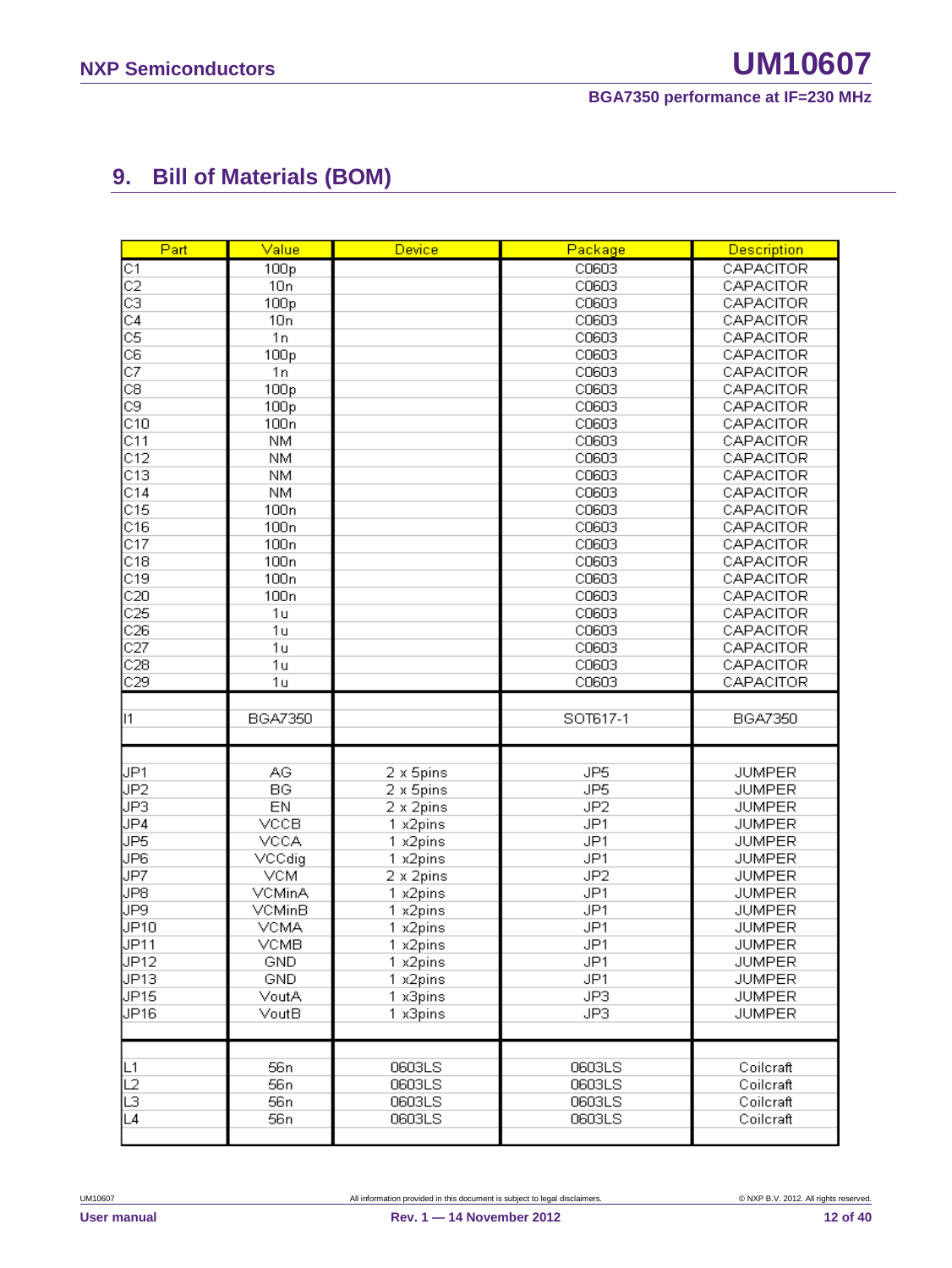| Part                                                                                                                                                                                                                                                                                                                                                                                                                                                                                                | Value                                                                                                                                                                                                                                                                                         | <b>Device</b>                                                                                                                                                                                                                                                                                                                                                                                                                                                                                                                                    | Package                                                                                                                                                                                                                                                                                                                       | <b>Description</b>                                                                                                                                                                                                                                                                                                                                                                                                                                                                                                                                                                                                                              |
|-----------------------------------------------------------------------------------------------------------------------------------------------------------------------------------------------------------------------------------------------------------------------------------------------------------------------------------------------------------------------------------------------------------------------------------------------------------------------------------------------------|-----------------------------------------------------------------------------------------------------------------------------------------------------------------------------------------------------------------------------------------------------------------------------------------------|--------------------------------------------------------------------------------------------------------------------------------------------------------------------------------------------------------------------------------------------------------------------------------------------------------------------------------------------------------------------------------------------------------------------------------------------------------------------------------------------------------------------------------------------------|-------------------------------------------------------------------------------------------------------------------------------------------------------------------------------------------------------------------------------------------------------------------------------------------------------------------------------|-------------------------------------------------------------------------------------------------------------------------------------------------------------------------------------------------------------------------------------------------------------------------------------------------------------------------------------------------------------------------------------------------------------------------------------------------------------------------------------------------------------------------------------------------------------------------------------------------------------------------------------------------|
| R <sub>1</sub><br>R <sub>2</sub><br>R <sub>3</sub><br>R <sub>4</sub><br>R <sub>5</sub><br>R <sub>6</sub><br>R7<br>R <sub>8</sub><br>R <sub>9</sub><br>R <sub>10</sub><br>R <sub>11</sub><br>R <sub>12</sub><br>R <sub>13</sub><br>R <sub>14</sub><br>R <sub>15</sub><br>R <sub>16</sub><br><b>R17</b><br>R <sub>18</sub><br>R <sub>19</sub><br><b>R20</b><br>R21<br><b>R22</b><br>R23<br>R <sub>24</sub><br><b>R25</b><br><b>R26</b><br><b>R27</b><br><b>R28</b><br>R29<br>R30<br>R31<br>R32<br>R33 | 10k<br>10k<br>10k<br>10k<br>10k<br>10k<br>10k<br>10k<br>10k<br>10<br>10k<br>0<br>10<br>10k<br>10k<br>10k<br>10k<br>$\mathbf 0$<br><b>NM</b><br><b>NM</b><br>0<br>0<br><b>NM</b><br>0<br>0<br><b>NM</b><br>0<br><b>NM</b><br>$\mathbf 0$<br><b>NM</b><br><b>NM</b><br>$\mathbf 0$<br><b>NM</b> | R-EU_R0402<br><b>R-EU R0402</b><br>R-EU_R0402<br>R-EU_R0402<br>R-EU_R0402<br>R-EU_R0402<br>R-EU_R0402<br>R-EU_R0402<br><b>R-EU R0402</b><br>R-EU_R1206<br>R-EU_R0402<br>R-EU_R0402<br><b>R-EU R1206</b><br>R-EU_R0402<br><b>R-EU R0402</b><br><b>R-EU R0402</b><br>R-EU_R0402<br>R-EU_R0402<br>R-EU_R0402<br>R-EU_R0402<br><b>R-EU R0402</b><br>R-EU_R0402<br>R-EU_R0402<br><b>R-EU R0402</b><br>R-EU_R0402<br><b>R-EU R0402</b><br><b>R-EU R0402</b><br>R-EU_R0402<br>R-EU_R0402<br><b>R-EU R0402</b><br>R-EU_R0402<br>R-EU_R0402<br>R-EU_R0402 | R0402<br>R0402<br>R0402<br>R0402<br>R0402<br>R0402<br>R0402<br>R0402<br>R0402<br>R <sub>1206</sub><br>R0402<br>R0402<br>R <sub>1206</sub><br>R0402<br>R0402<br>R0402<br>R0402<br>R0402<br>R0402<br>R0402<br>R0402<br>R0402<br>R0402<br>R0402<br>R0402<br>R0402<br>R0402<br>R0402<br>R0402<br>R0402<br>R0402<br>R0402<br>R0402 | <b>RESISTOR</b><br><b>RESISTOR</b><br><b>RESISTOR</b><br><b>RESISTOR</b><br><b>RESISTOR</b><br><b>RESISTOR</b><br><b>RESISTOR</b><br><b>RESISTOR</b><br><b>RESISTOR</b><br><b>RESISTOR</b><br><b>RESISTOR</b><br><b>RESISTOR</b><br><b>RESISTOR</b><br><b>RESISTOR</b><br><b>RESISTOR</b><br><b>RESISTOR</b><br><b>RESISTOR</b><br><b>RESISTOR</b><br><b>RESISTOR</b><br><b>RESISTOR</b><br><b>RESISTOR</b><br><b>RESISTOR</b><br><b>RESISTOR</b><br><b>RESISTOR</b><br><b>RESISTOR</b><br><b>RESISTOR</b><br><b>RESISTOR</b><br><b>RESISTOR</b><br><b>RESISTOR</b><br><b>RESISTOR</b><br><b>RESISTOR</b><br><b>RESISTOR</b><br><b>RESISTOR</b> |
| R35<br>R36<br>R37<br><b>R38</b><br>S <sub>1</sub><br>S <sub>2</sub>                                                                                                                                                                                                                                                                                                                                                                                                                                 | 0<br>0<br><b>NM</b><br>0<br><b>DIP</b><br><b>DIP</b>                                                                                                                                                                                                                                          | R-EU_R0402<br>R-EU_R0402<br>R-EU_R0402<br>R-EU_R0402<br>R-EU_R0402<br>219-05<br>219-05                                                                                                                                                                                                                                                                                                                                                                                                                                                           | R0402<br>R0402<br>R0402<br>R0402<br>CTS-219-05<br>CTS-219-05                                                                                                                                                                                                                                                                  | <b>RESISTOR</b><br><b>RESISTOR</b><br><b>RESISTOR</b><br>RESISTOR<br>Surface<br>Surface                                                                                                                                                                                                                                                                                                                                                                                                                                                                                                                                                         |
| S <sub>3</sub><br>TR <sub>1</sub><br>TR2<br>TR <sub>3</sub><br>TR9                                                                                                                                                                                                                                                                                                                                                                                                                                  | <b>DIP</b><br>$ADT3-1T+$<br>$ADT4-1T+$<br>$ADT4-1T+$<br>$ADT3-1T+$                                                                                                                                                                                                                            | 219-02<br>transformer<br>transformer<br>transformer<br>transformer                                                                                                                                                                                                                                                                                                                                                                                                                                                                               | CTS-219-02                                                                                                                                                                                                                                                                                                                    | Surface<br>Mini-Circuits<br>Mini-Circuits<br>Mini-Circuits<br>Mini-Circuits                                                                                                                                                                                                                                                                                                                                                                                                                                                                                                                                                                     |
| X1<br>X <sub>2</sub><br>X <sub>3</sub><br>X4<br>X <sub>5</sub><br>X10<br>X11<br>X12<br>X13<br>X14<br>X15                                                                                                                                                                                                                                                                                                                                                                                            | NM<br>BOUT P<br>BIN P<br>$AIN$ $P$<br>AOUT P<br>NM<br>NM.<br>NM<br>NM.<br>NM.<br>NM.                                                                                                                                                                                                          | con<br>SMA connector<br>SMA connector<br><b>SMA</b> connector<br>SMA connector<br>BU-SMA-V<br><b>SMA</b> connector<br>SMA connector<br>SMA connector<br><b>BU-SMA-V</b><br>SMA connector                                                                                                                                                                                                                                                                                                                                                         |                                                                                                                                                                                                                                                                                                                               | <b>SMA</b><br><b>SMA</b><br><b>SMA</b><br><b>SMA</b><br><b>FEMALE</b><br><b>SMA</b><br><b>SMA</b><br><b>SMA</b><br><b>FEMALE</b><br><b>SMA</b>                                                                                                                                                                                                                                                                                                                                                                                                                                                                                                  |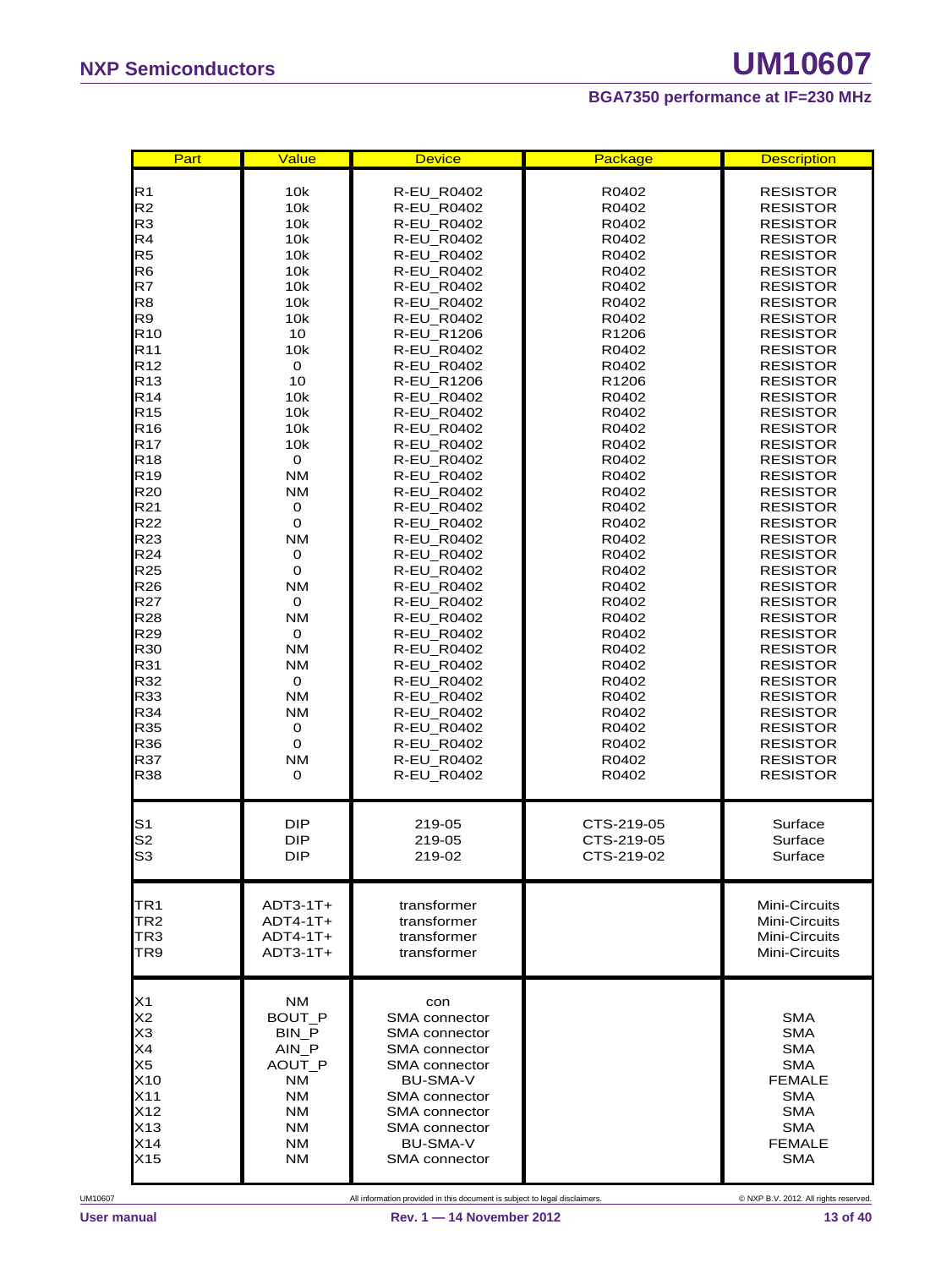# <span id="page-13-0"></span>**10. Operation of the BGA7350 EVB**

## <span id="page-13-1"></span>**10.1 Applying bias**

The EVB, as shown in Fig. 4, should be connected to 5V supply, according the following connections:

- 1. Leave jumpers JP3 in their current position, as shown in Fig. 4
- 2. Apply +5V to VCC\_A and/or VCC\_B to the pins, as shown in Fig. 4
- 3. Apply ground to GND\_A and/or GND\_B pins



26.

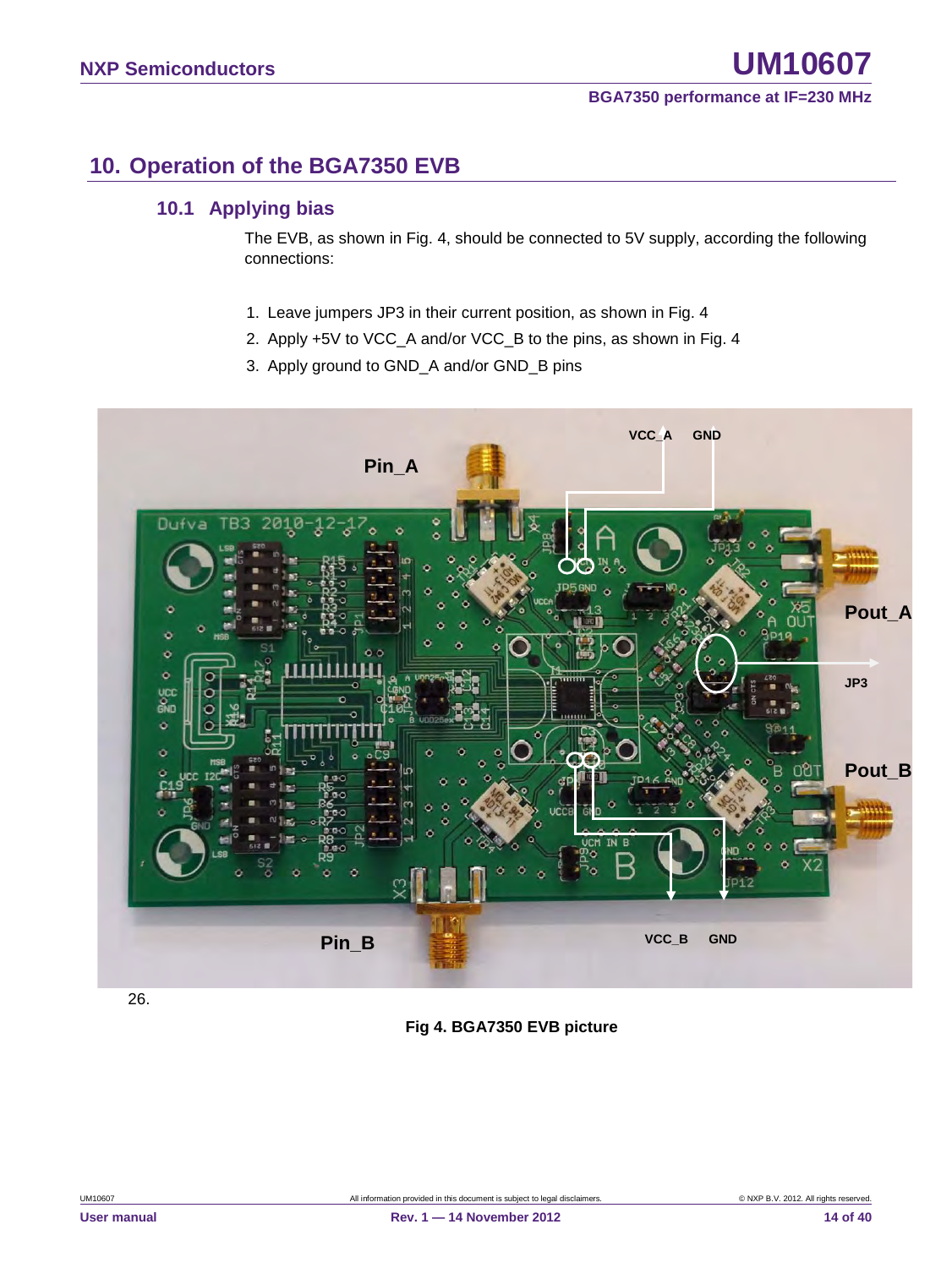## <span id="page-14-0"></span>**10.2 Mode of operation**

The EVB of the BGA7350 can either be operated in the manual mode or 'automatic' mode. The BGA7350 can be enabled/disabled by switch3 (see Fig.5)



**Fig 5. Enable/disable switch S3**

#### <span id="page-14-1"></span>**10.2.1 Manual mode.**

For manual mode operation, all jumpers, as shown in Fig. 5 must be in place. Also a 5V pull-up voltage and ground should be applied, as indicated as 5V/GND pull-up in Fig. 6.



#### **Fig. 6 Manual gain settings by switches S1 and S2**

With the positions of S1 and S2, the gain range can be adjusted according the values in Table.3.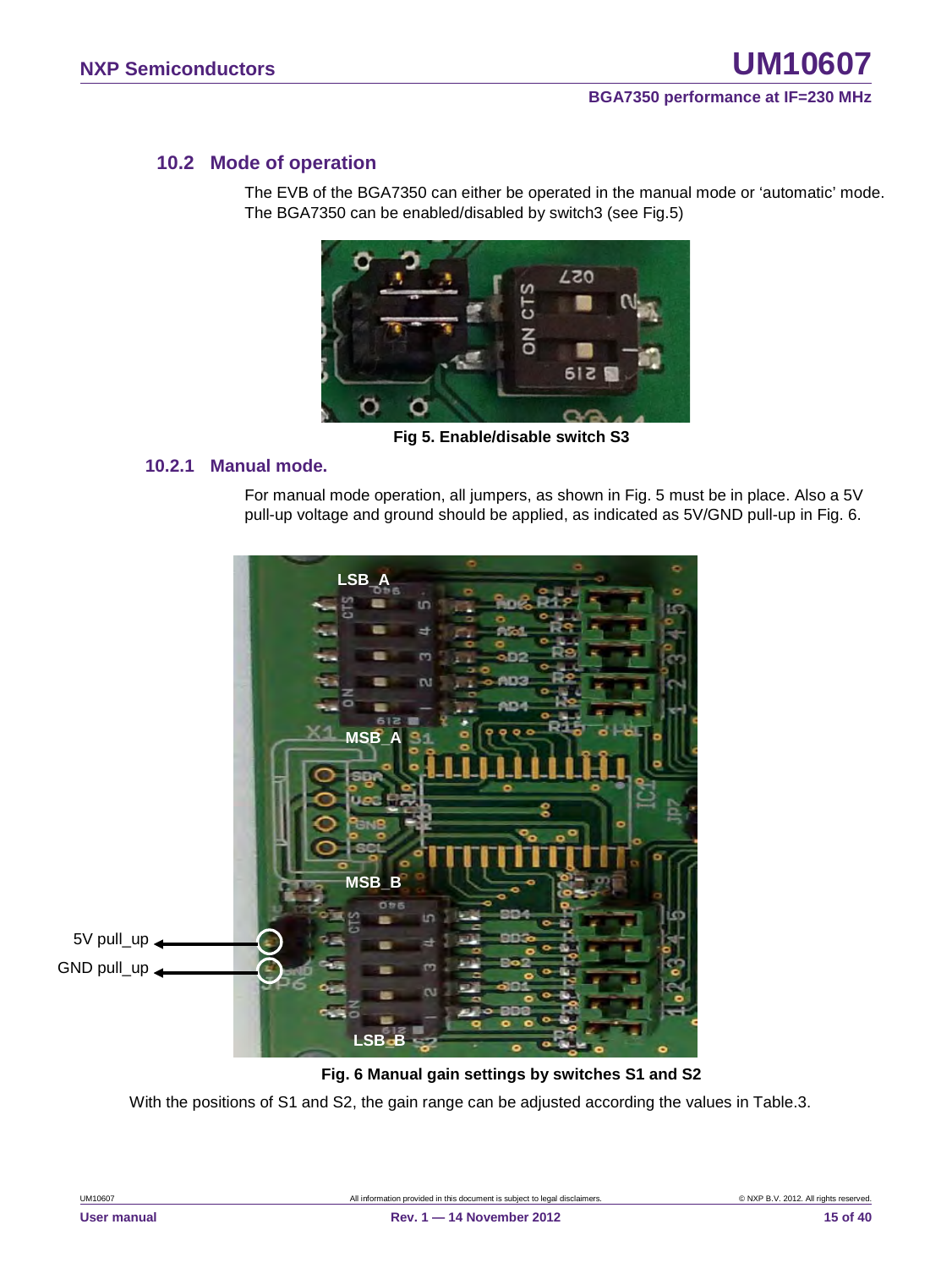### <span id="page-15-0"></span>**10.3 Mode of operation**

The EVB of the BGA7350 can either be operated in the manual mode or 'automatic' mode. The BGA7350 can be enabled/disabled by switch3 (see Fig.5)



**Fig 5. Enable/disable switch S3**

#### <span id="page-15-1"></span>**10.3.1 Manual mode.**

For manual mode operation, all jumpers, as shown in Fig. 5 must be in place. Also a 5V pull-up voltage and ground should be applied, as indicated as 5V/GND pull-up in Fig. 6.



#### **Fig. 6 Manual gain settings by switches S1 and S2**

With the positions of S1 and S2, the gain range can be adjusted according the values in Table.3.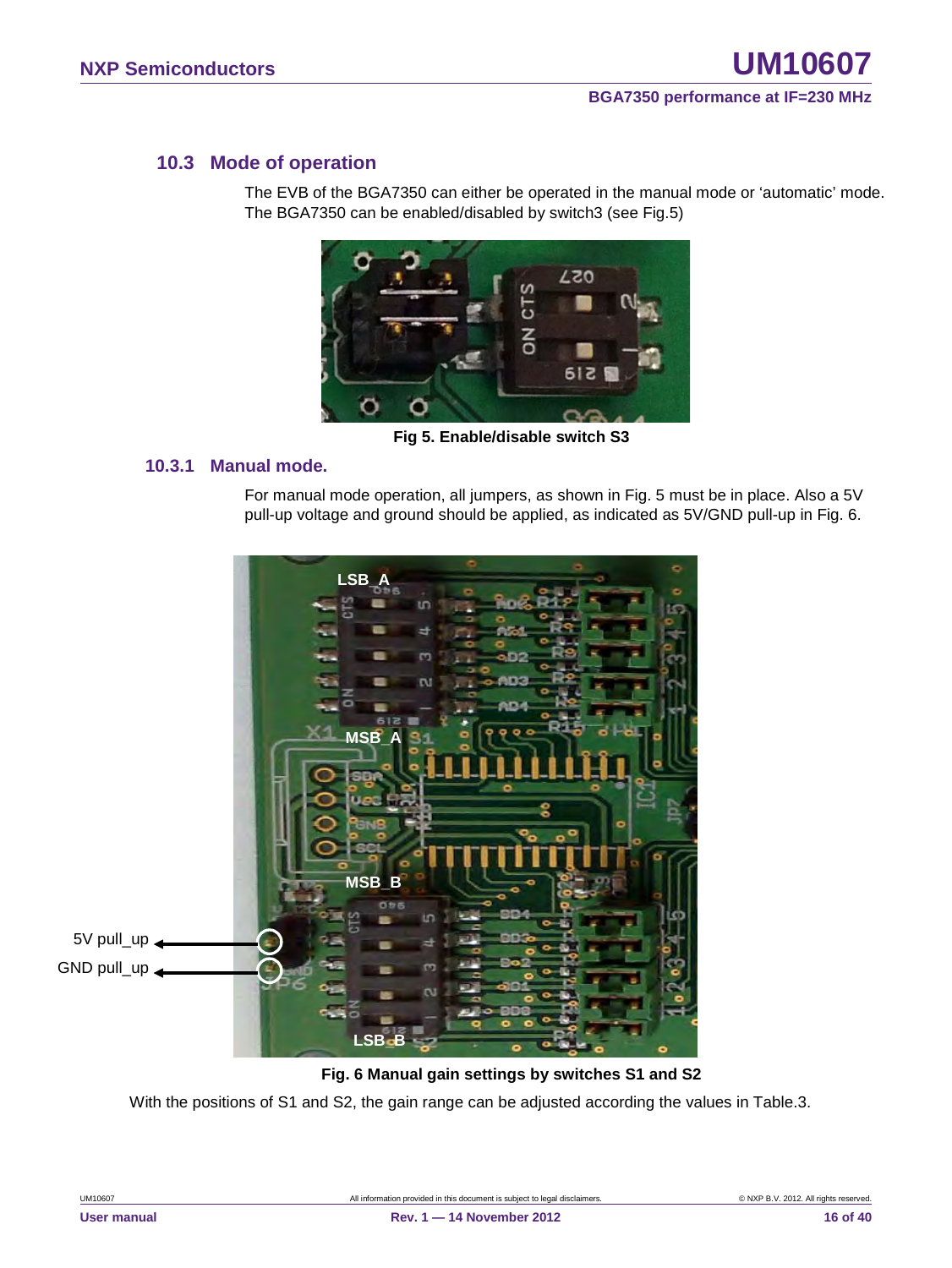#### <span id="page-16-0"></span>**10.3.2 'Automatic' mode**

For 'automatic' mode of operations the jumpers according Fig. 6 should be removed, and logic levels should be applied to the rows (also  $I^2C$  operation is possible, but not functional on this EVB), as indicated by the white circles (see Fig. 7). The logic levels applied to the pins should be within the following range:

 $0V < 0' < 0.8V$ 

 $1.6V < '1' < 5V$ 



**Fig. 7 Gain setting control by logic levels, according table 3**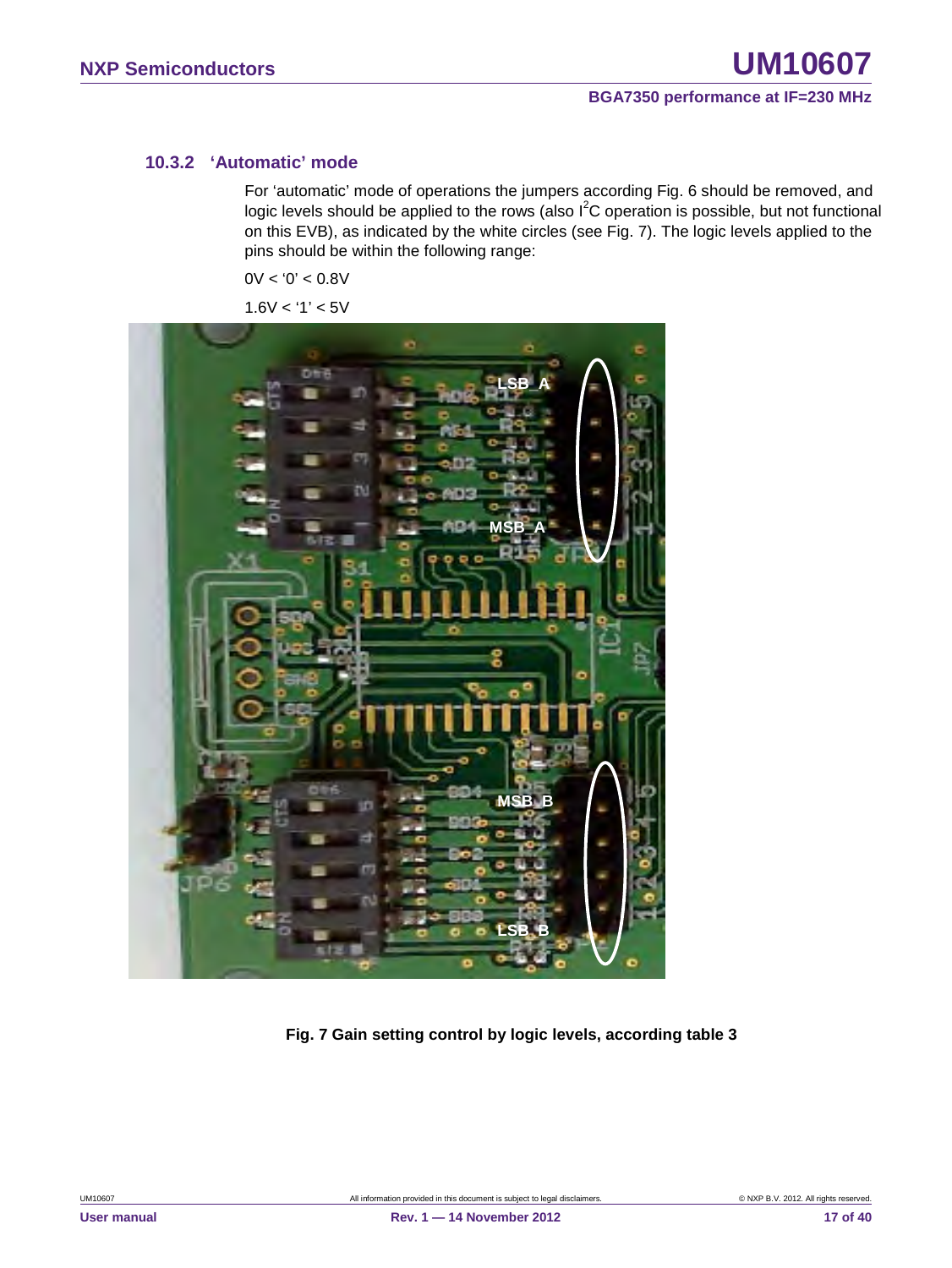# <span id="page-17-0"></span>**11. Measurements**

On the BGA7350, the following measurements have been performed:

1. S-parameters. From the S-parameter measurements the following data can be deducted:

|    | a. S-parameters                 | (Spar)                    |
|----|---------------------------------|---------------------------|
| b. | Power gain                      | $(G_p)$                   |
| C. | Gain adjustment range           | $(\Delta g_{\text{adj}})$ |
| d. | Gain step                       | (G <sub>step</sub> )      |
|    | <b>Gain Flatness</b>            | (G <sub>flat</sub> )      |
|    | Differential gain error         | $(Eg_{diff})$             |
| α. | Integrated gain error           | $(Eg_{ita})$              |
| h. | Isolation                       | (ISL)                     |
|    | Output power at 1dB compression | $(P_{1dB})$               |

2. Harmonic Measurements. From the Harmonic measurements the following data can be deducted:

| a. Output third order intercept point | (IP3 <sub>0</sub> ) |
|---------------------------------------|---------------------|
| b. Second harmonic                    | (H <sub>2</sub> )   |

- 3. Noise Measurements. From the Noise measurements the following data can be deducted:
	- a. Noise Figure (NF)
- 4. Timing measurement. From the Timing measurements the following data can be deducted:
	- a. Gain step settling time (min/max)  $(t_{s(sep)G})$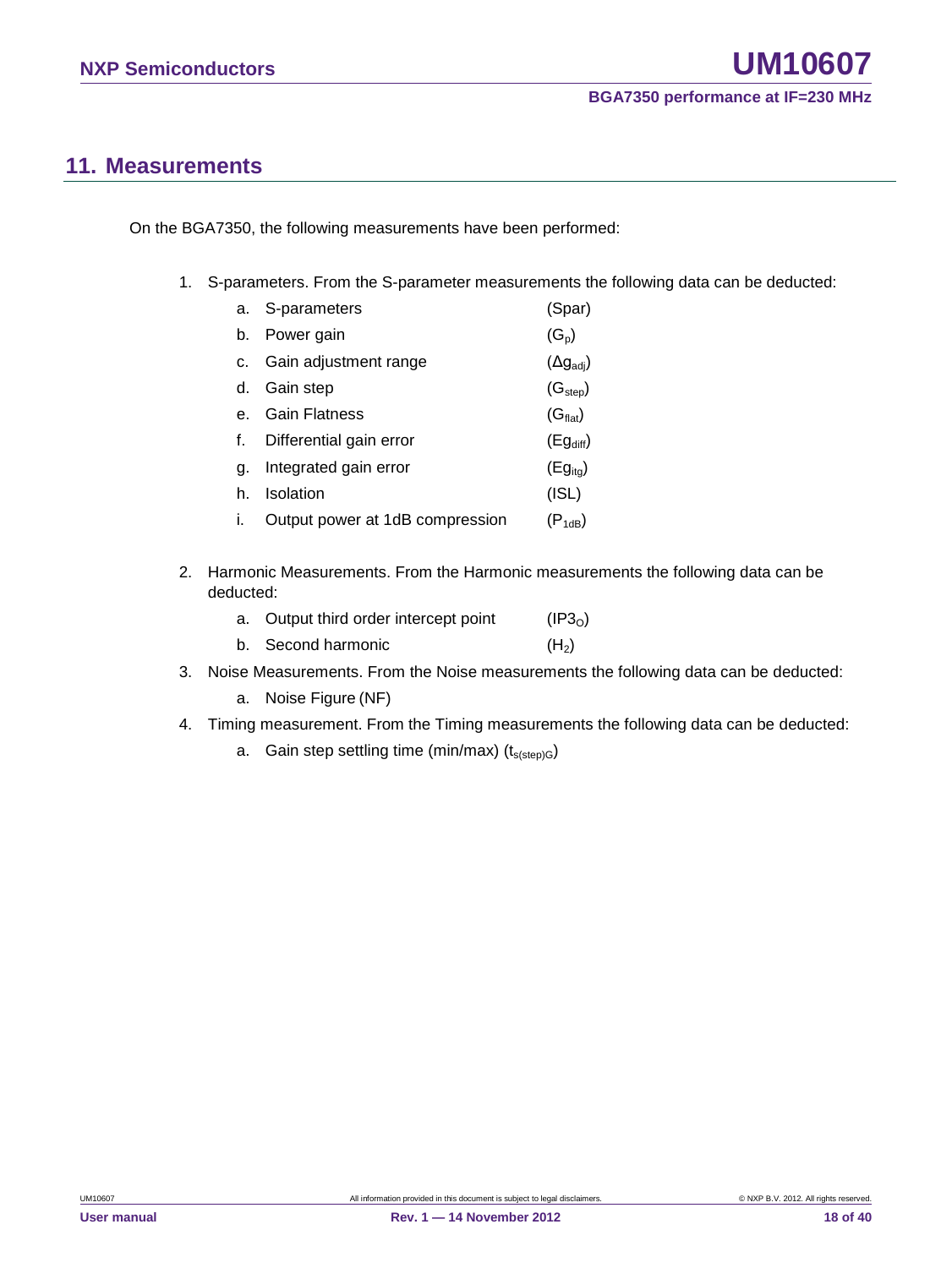#### <span id="page-18-1"></span><span id="page-18-0"></span>**11.1 Measurement definitions**

#### **11.1.1 Differential input and output impedance**

 $|Zi| = |((1+S_{11}(F)) / (1-S_{11}(F)))| * 50Ohm$ , with F = 160MHz ... 300MHz  $|Zo| = |((1+S_{22}(F)) / (1-S_{22}(F)))| * 50Ohm$ , with F = 160MHz ... 300MHz

#### <span id="page-18-2"></span>**11.1.2 Absolute gain accuracy**

Absolute gain accuracy  $(230Mhz) = 20log(|S_{21}(230MHz)|) - 22dB$  (=typical max gain)

#### <span id="page-18-3"></span>**11.1.3 Gain flatness**

Gain flatness (F) = Max (Gain(F +  $\frac{1}{2}$  Fd ... F –  $\frac{1}{2}$  Fd)) – Min (Gain(F +  $\frac{1}{2}$  Fd ... F –  $\frac{1}{2}$  Fd)) with  $Gain(F) = 20*log(|S_{21}(F)|)$ 

#### <span id="page-18-4"></span>**11.1.4 Differential gain errors**

Differential gain error = max  $|$  Gain( x  $)$  – Gain (x-1) –1dB |, with Gain(x) =  $20\log(|S_{21}(x)|)$  measured at 230 MHz and x = gain setting (1...24)

Differential gain error (upper 12dB) =  $|$  Gain( 0 ) – Gain ( 12 ) –12dB |, with  $Gain(x) = 20log(|S_{21}(x)|)$  measured at 230 MHz and  $x = gain$  setting

Differential gain error (full range) =  $|$  Gain( 0 ) – Gain ( 24 ) –24dB |, with  $Gain(x) = 20log(|S_{21}(x)|)$  measured at 230 MHz and  $x = gain$  setting

#### <span id="page-18-5"></span>**11.1.5 Differential phase errors**

Differential phase error (consecutive gain steps) =  $arg(S_{21}(x)) - arg(S_{21}(x-1))$ with  $x =$  gain setting (0...24), measured 230 MHz

Differential phase error (any two steps upper  $12dB$ ) = max(arg( $S_{21}(x;x-12)$ )) –  $min(arg(S_{21}(x; x-12)))$ with  $x =$  gain setting, measured at 230 MHz

Differential phase error (any two steps) =  $max(arg(S_{21}(x))) - min(arg(S_{21}(x)))$ with  $x =$  gain setting (0...24), measured at 230 MHz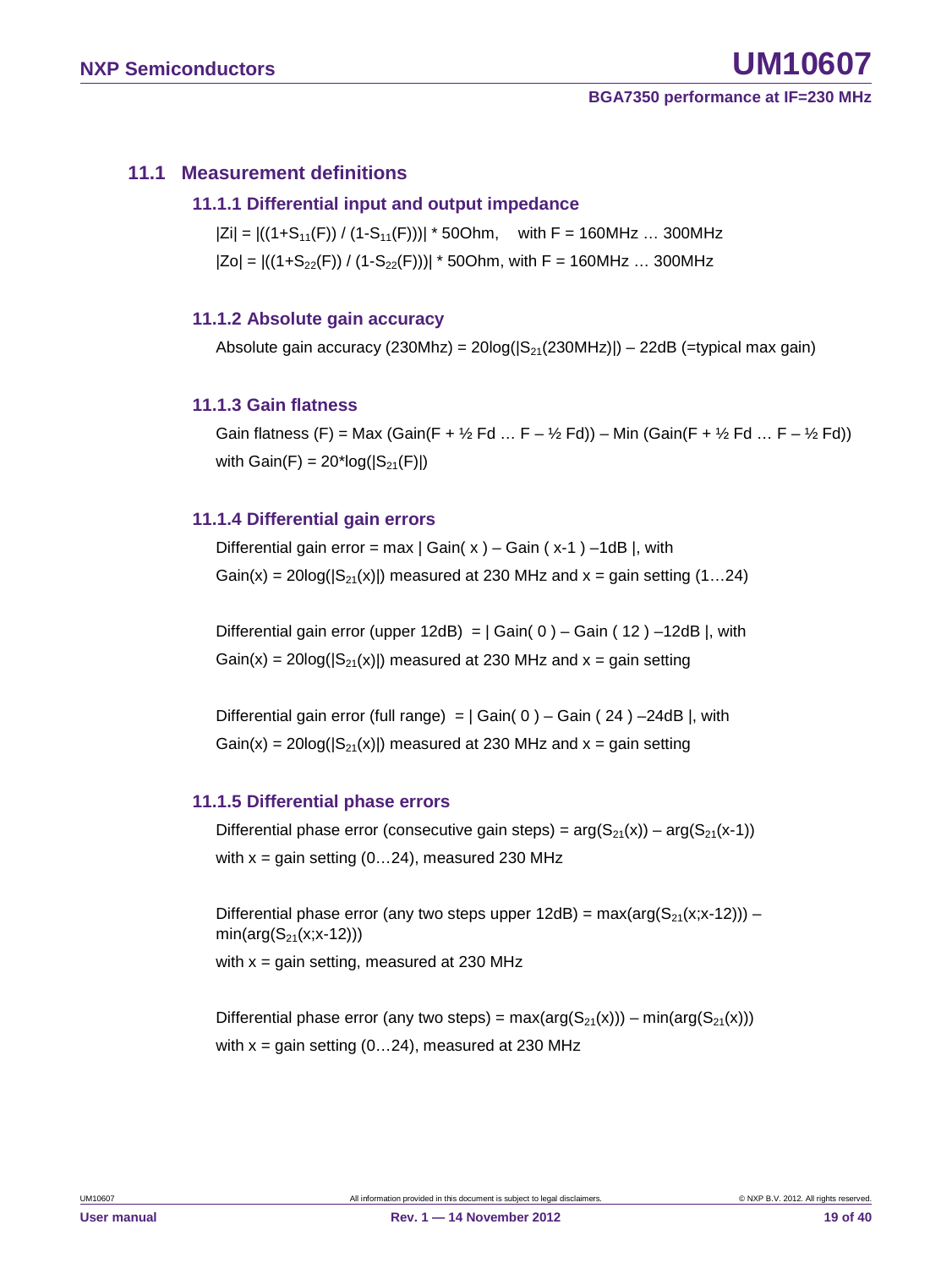#### <span id="page-19-0"></span>**11.1.6 OPI3**

OIP3low = Po(F<sub>1</sub>)+ <sup>1</sup>/<sub>2</sub> (Po(F<sub>1</sub>)-Po(F<sub>1</sub>-2MHz)), with F<sub>1</sub>=230 MHz F<sub>2</sub> = F<sub>1</sub>+2MHz OIP3high = Po( $F_2$ )+  $\frac{1}{2}$  (Po( $F_2$ )-Po( $F_2$ -2MHz)), with  $F_1$ =230 MHz  $F_2 = F_1 + 2M$ Hz OIP3 = Min (OIP3low, OIP3high)

#### <span id="page-19-1"></span>**11.1.7 H2**

 $2^{nd}$  order harm (F) = 20log( $|S21(2<sup>*</sup>F)|$ ) – 20log( $(|S21(F)|)$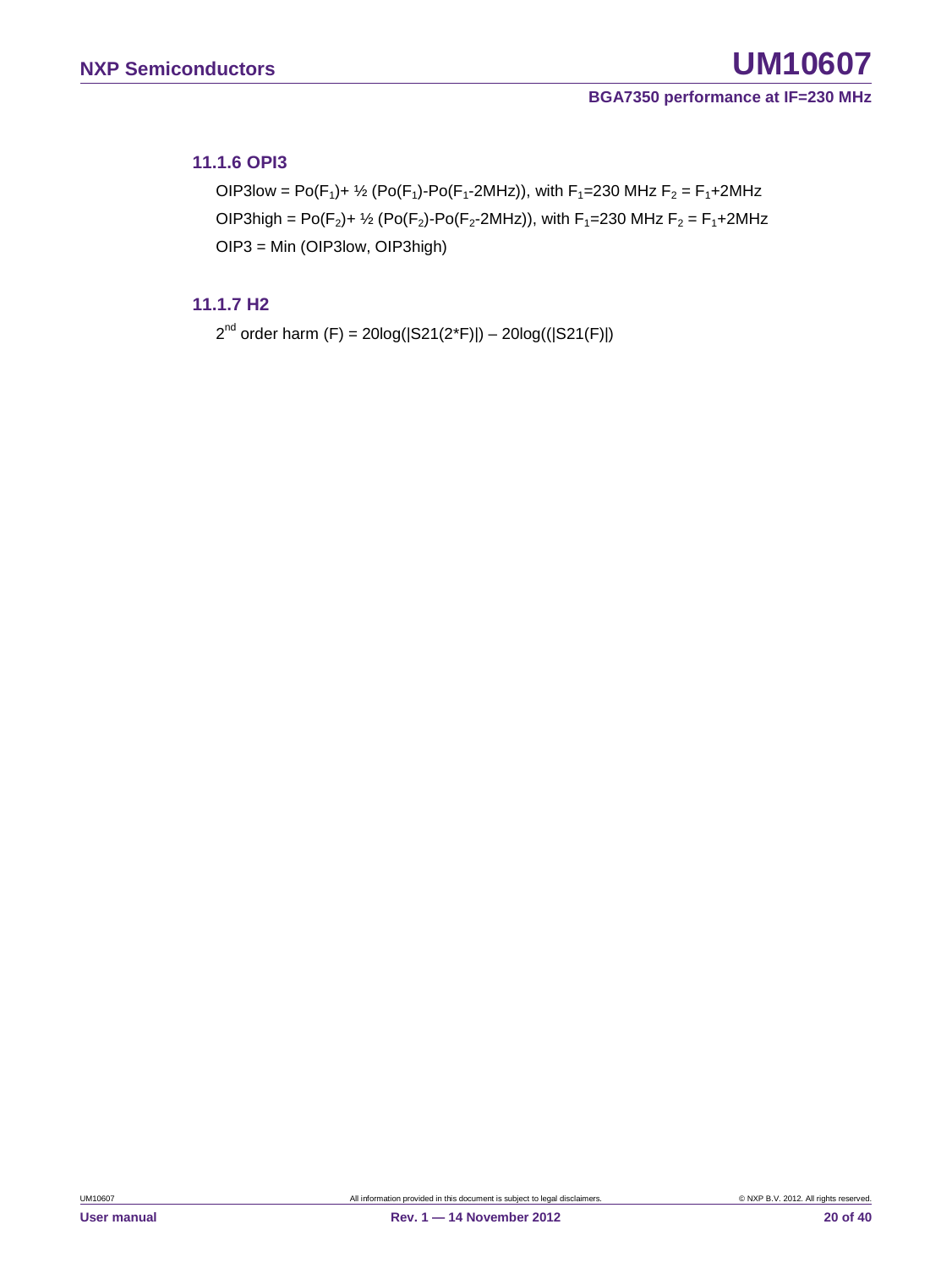#### <span id="page-20-0"></span>**11.2 S-parameter measurements**

The S-parameters (and the above mentioned derivative measurements) are measured with a full two-port calibrated network analyzer; over the frequency range 160 –300 MHz Also the output power compression point  $(P_{1dB})$  has been measured with the network analyzer. In the latter case, a calibrated power sweep has been performed, in order to obtain the  $P_{1dB}$ .

All gain and phase measurements have been performed with a constant output power of +5 dBm, meaning that for every 1 dB increase of attenuation, the input power also have to increase by +1 dBm.

The non-used port's of the dual VGA (channel A or B) has been terminated with a 50-Ohm load.

The isolation measurement (ISL) have been performed by injecting the signal to the input of channel A, and measuring the response at the output of channel B (and vice versa), with the remaining input and output terminated with 50 Ohm.

#### <span id="page-20-1"></span>**11.3 Harmonic measurements.**

The harmonic measurements (OIP<sub>2</sub>, OIP<sub>3</sub> and H<sub>2</sub>) have been measured with a set-up, as described in Fig. 8.



Fig. 8 Harmonic measurement set-up

A low-pass filter at the output of the signal generators guaranties suppression of the  $H_2$ generated by the generator itself.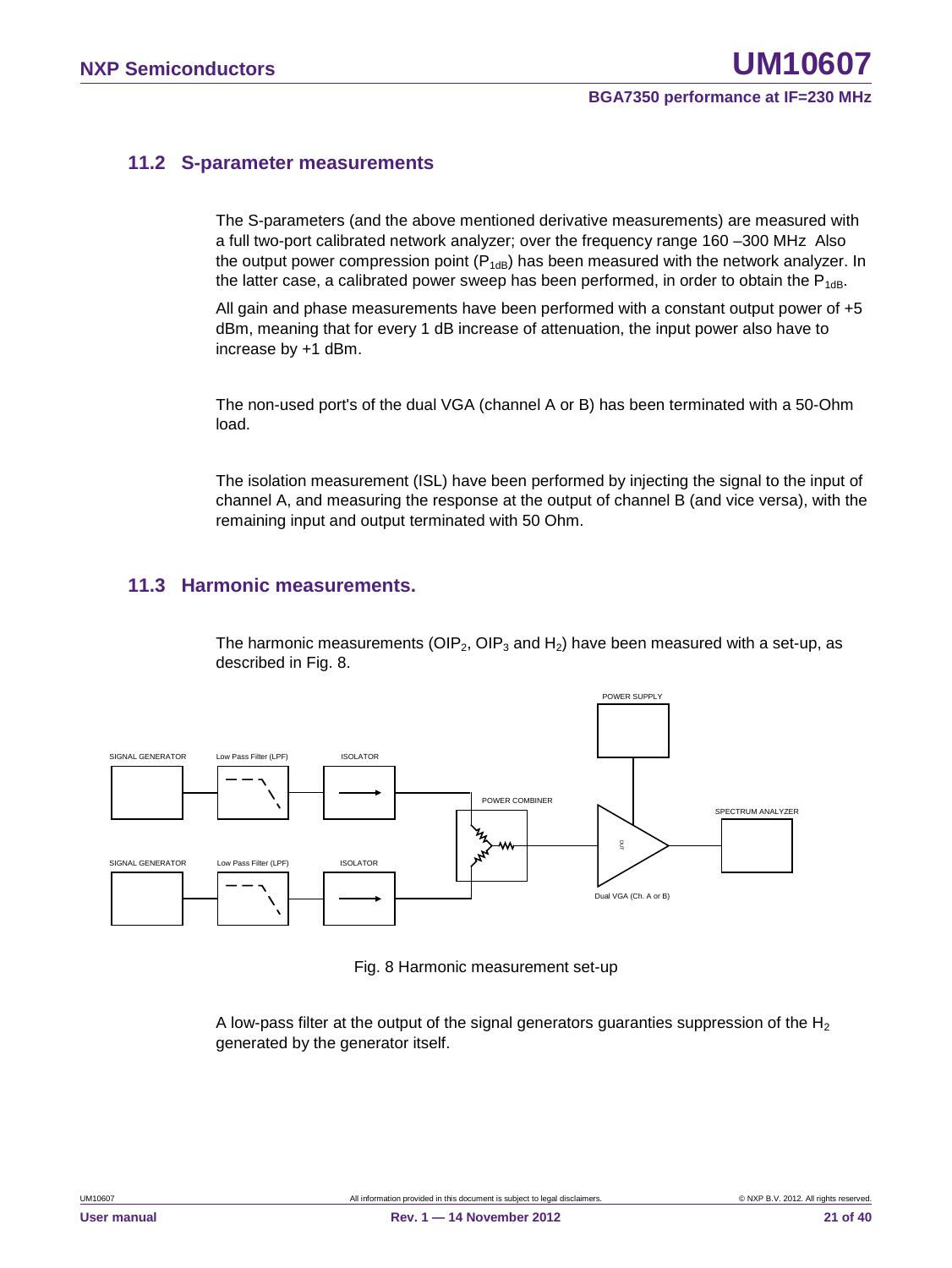#### <span id="page-21-0"></span>**11.4 Noise Figure measurements**

The Noise Figure (NF) has been measured with a noise source (Excess Noise Ratio ENR=15.3 dB), in combination with a spectrum analyzer with a noise measurement option. (See Fig.9)



Fig. 9 Noise Figure Measurements

#### <span id="page-21-1"></span>**11.5 Timing Measurement.**

In order to determine the gain step settling time, the set-up as shown in Fig. 10 has been used. A pulse generator (preferably a pulse generator that can supply the proper logic levels) is connected to the disable/enable pin of the EVB. The input (Pin\_A or Pin\_B) is connected to a signal generator (or network analyzer ) to supply the RF input signal. The response (Pout A or Pout B) is measured with a digital sampling scope, triggered by the pulse generator. The 50-Ohm input of the sampling scope is used, in order to terminate the output of the dual VGA properly.

With the pulse generator, the gain settings are switch from minimum (00000) to maximum (11000) attenuation.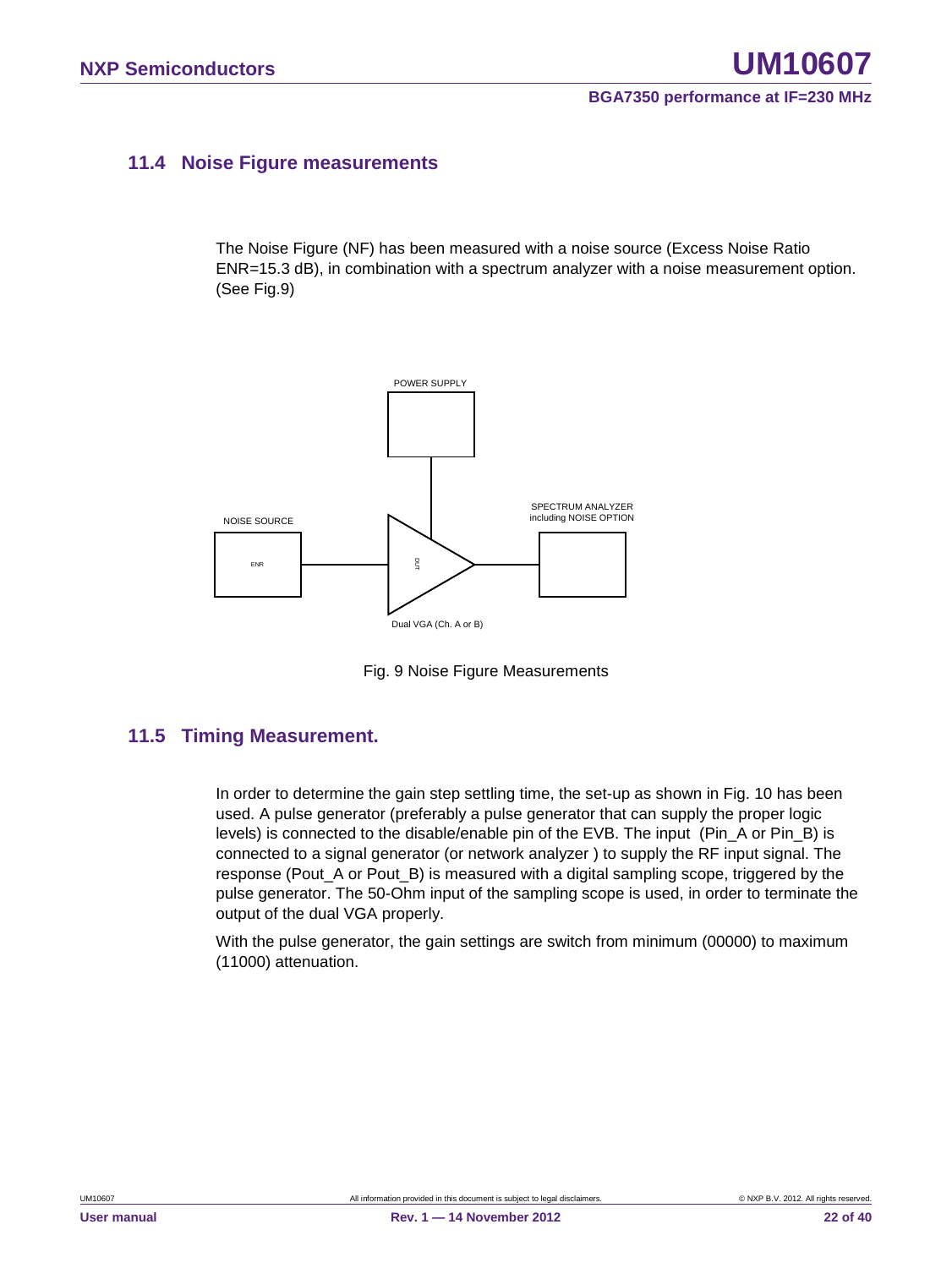



#### <span id="page-22-0"></span>**11.6 Measurement results**

The section following below shows performance measurements of the BGA7350 EVB in singleended operations.

The EVB has been measured under the following conditions:

- Measurement data corrected for input-and output transformer losses
- − Input transformer; losses 0.55 dB, transformer ratio 1:3
- − Output transformer; losses 0.6 dB, transformer ratio 1:4
- EVB optimized for 230 MHz operation (other frequency ranges can be easily optimized by changing L1 .. L4, see also circuit diagram.
- 5V supply
-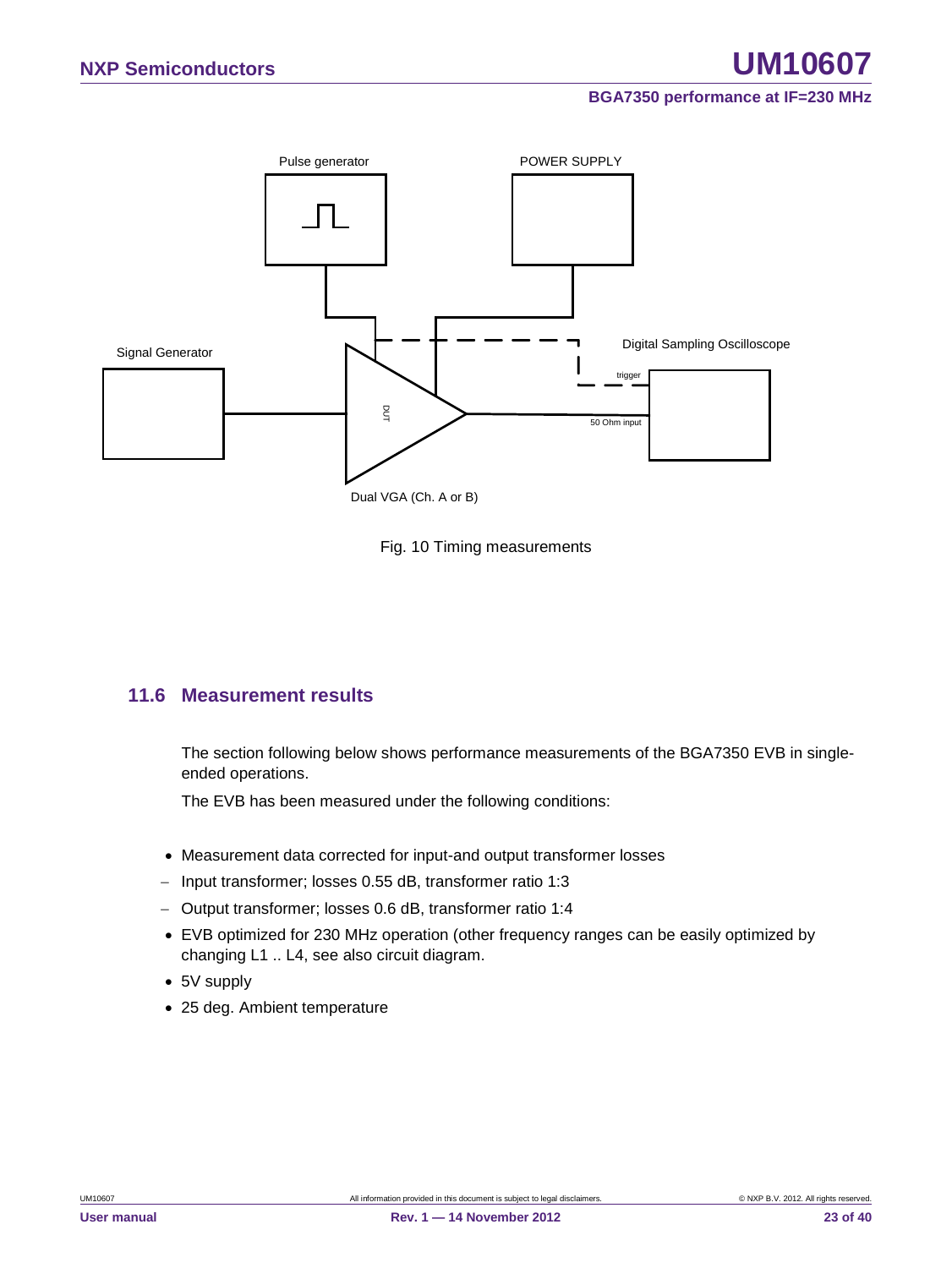#### **BGA7350 performance at IF=230 MHz**

### **11.6.1 Gain as function of frequency and attenuator range**

<span id="page-23-0"></span>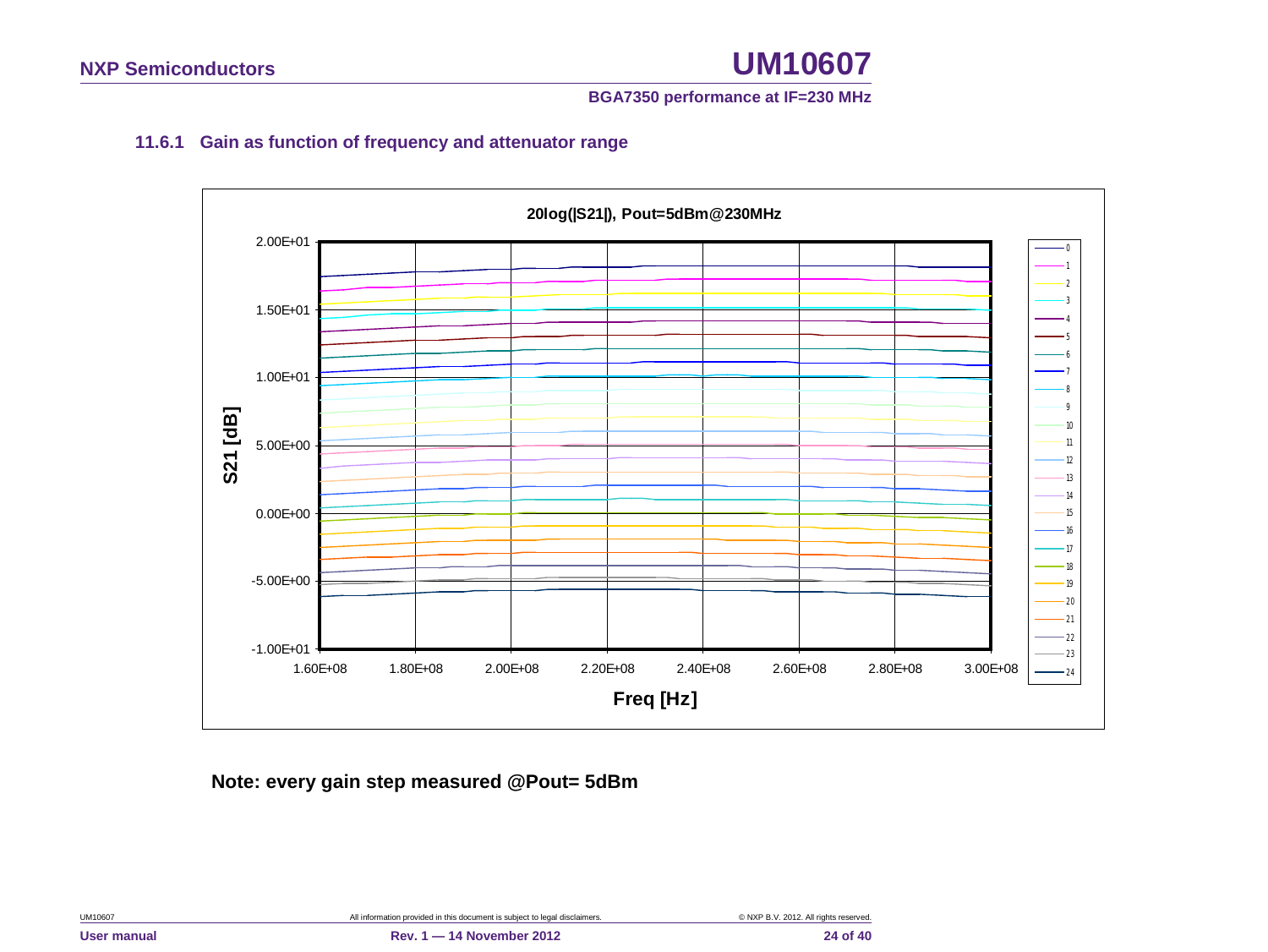#### **BGA7350 performance at IF=230 MHz**

### **11.6.2 Phase of S21 as function of frequency and attenuator range**

<span id="page-24-0"></span>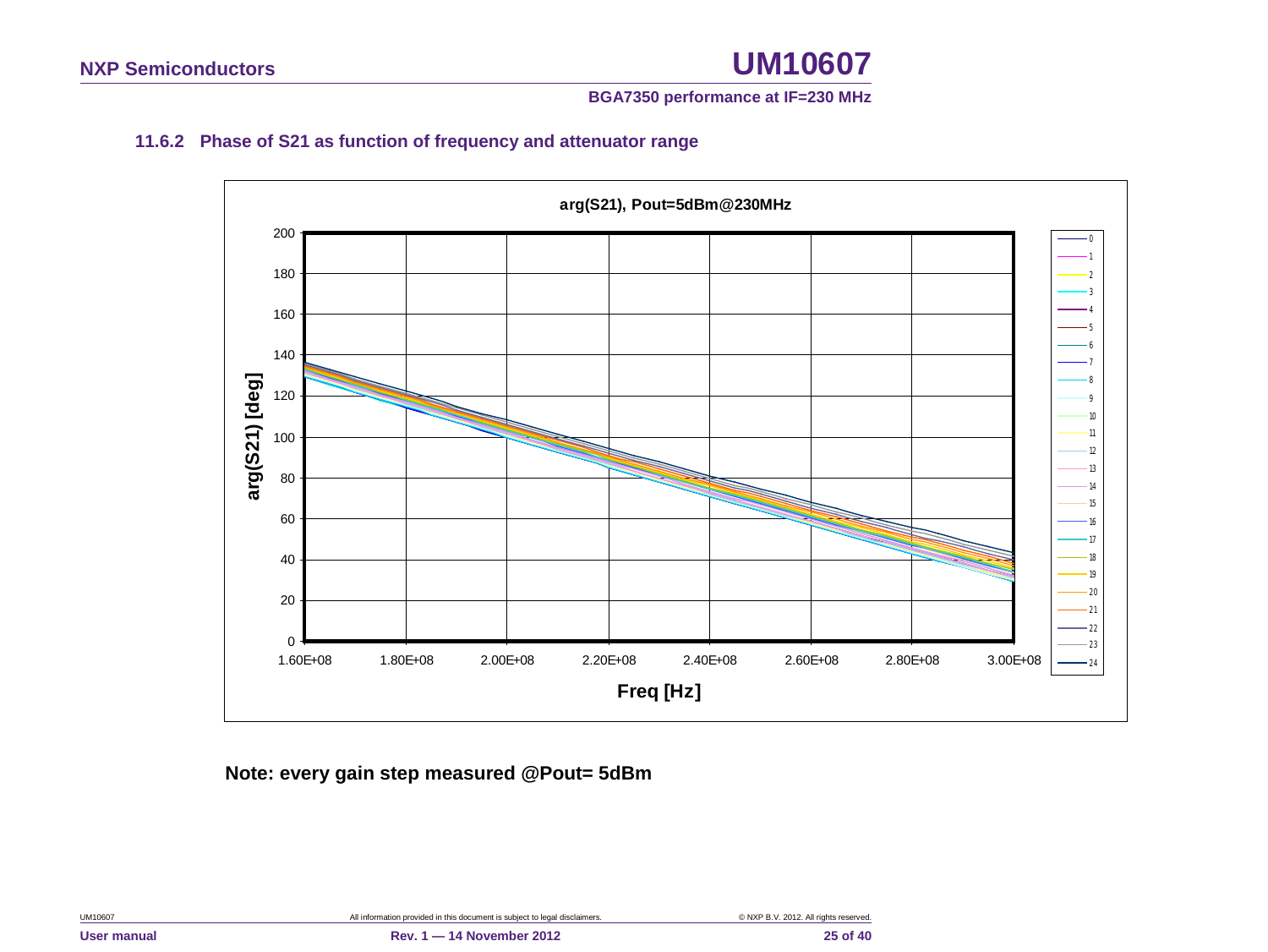

#### **11.6.3 S-parameters; S12**

<span id="page-25-0"></span>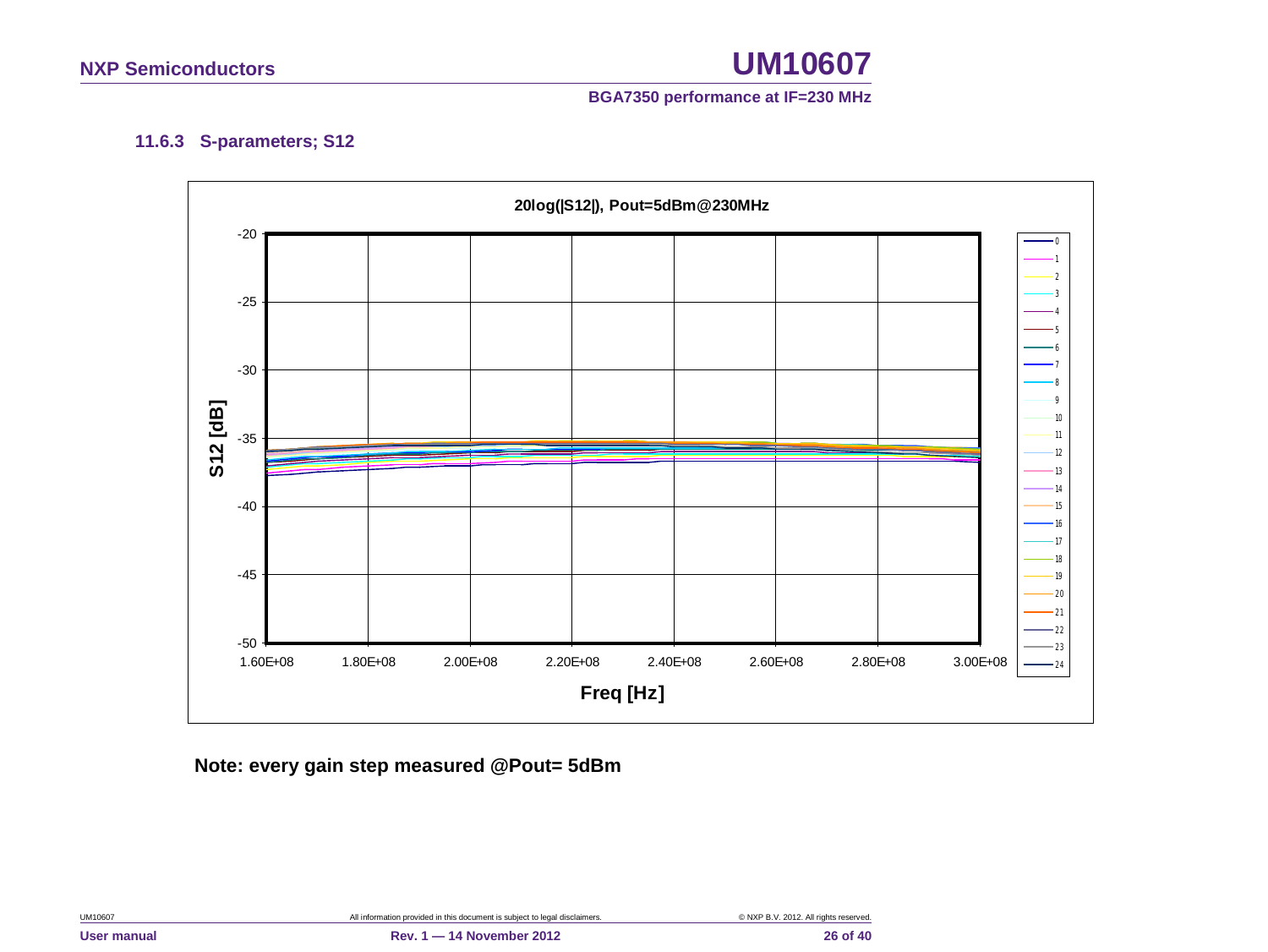

#### **11.6.4 S-parameters; S11**

<span id="page-26-0"></span>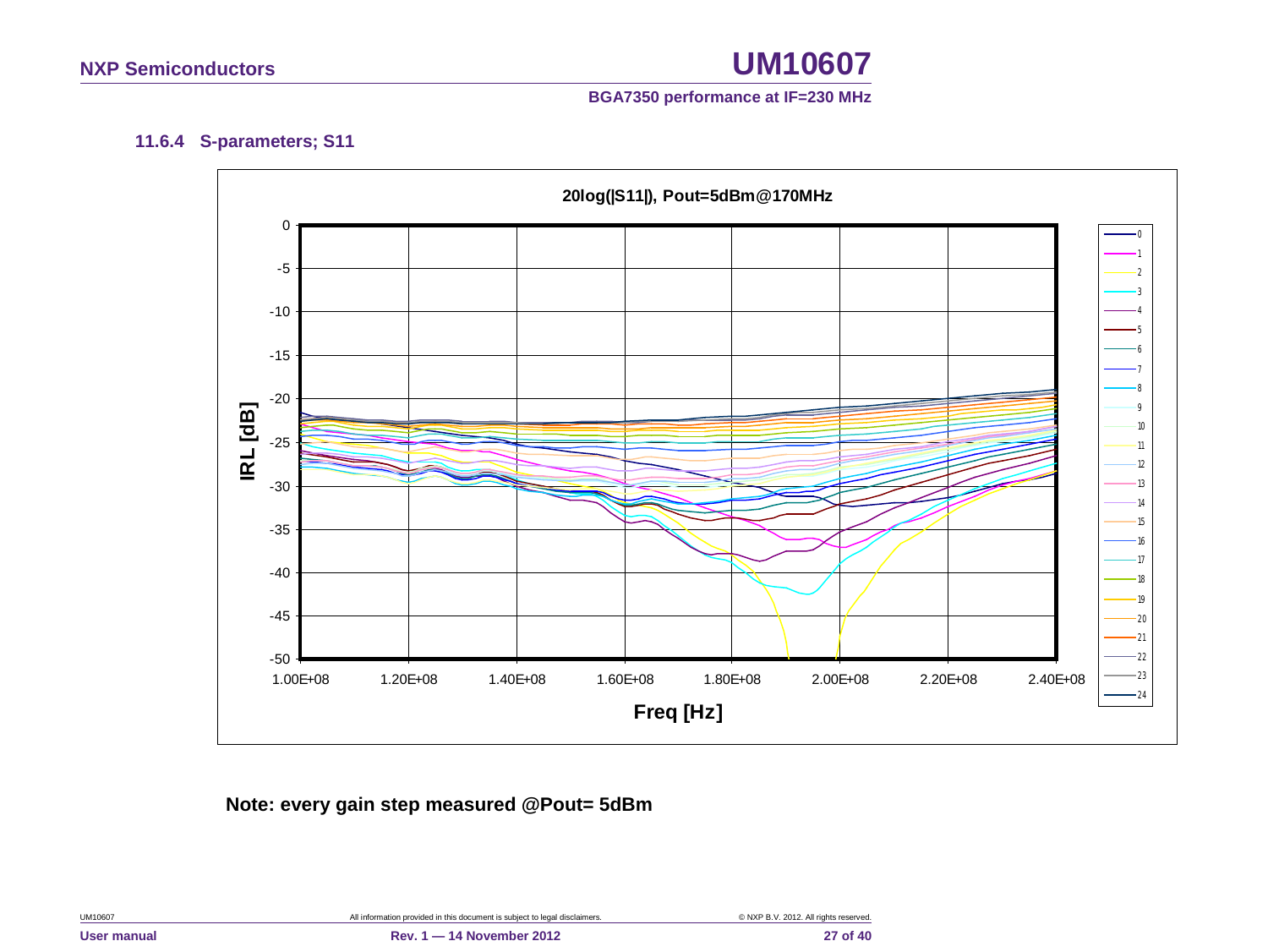

#### **11.6.5 S-parameters; S22**

<span id="page-27-0"></span>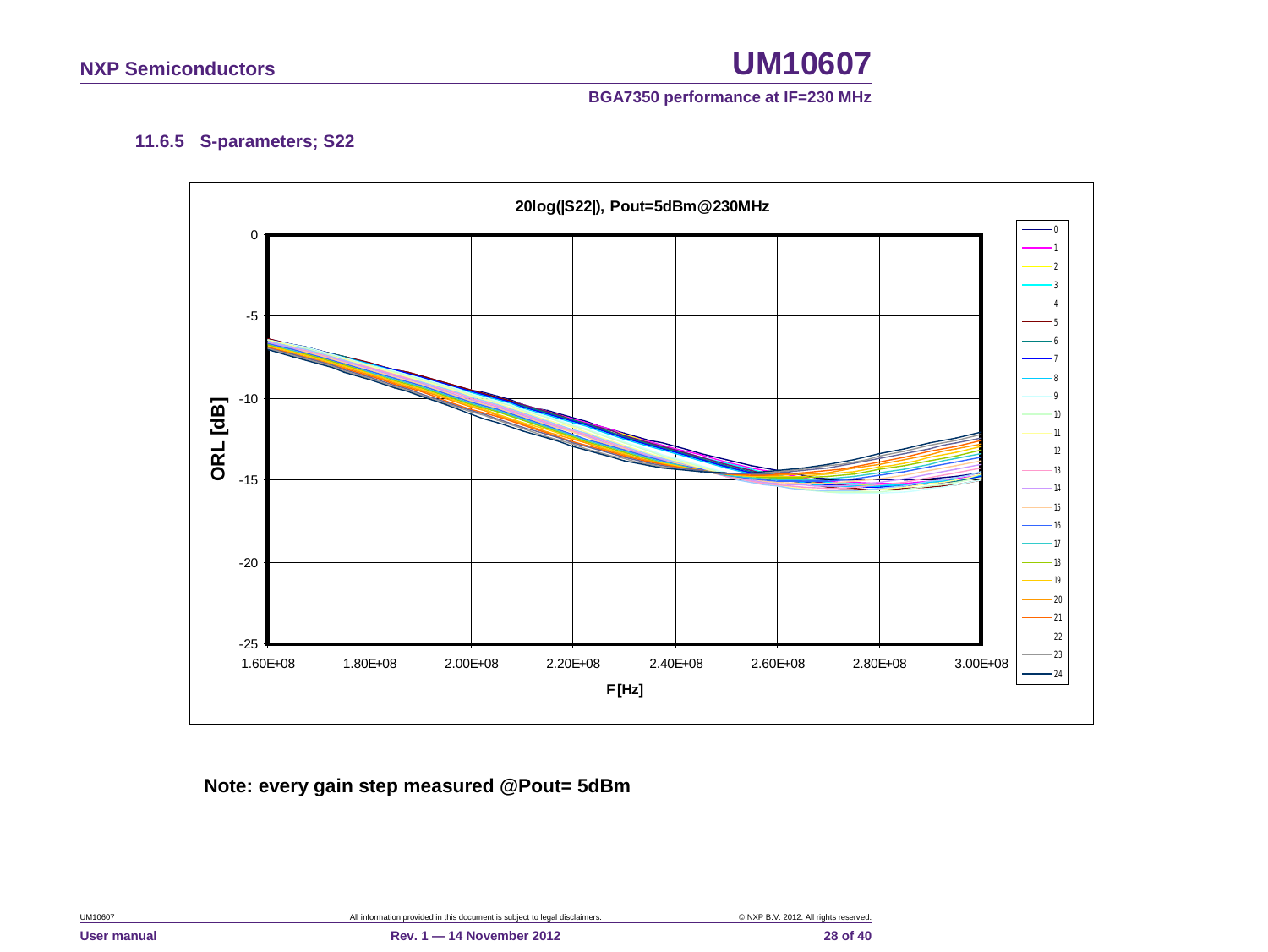

#### **11.6.6 P1dB over first 5 gain steps**

<span id="page-28-0"></span>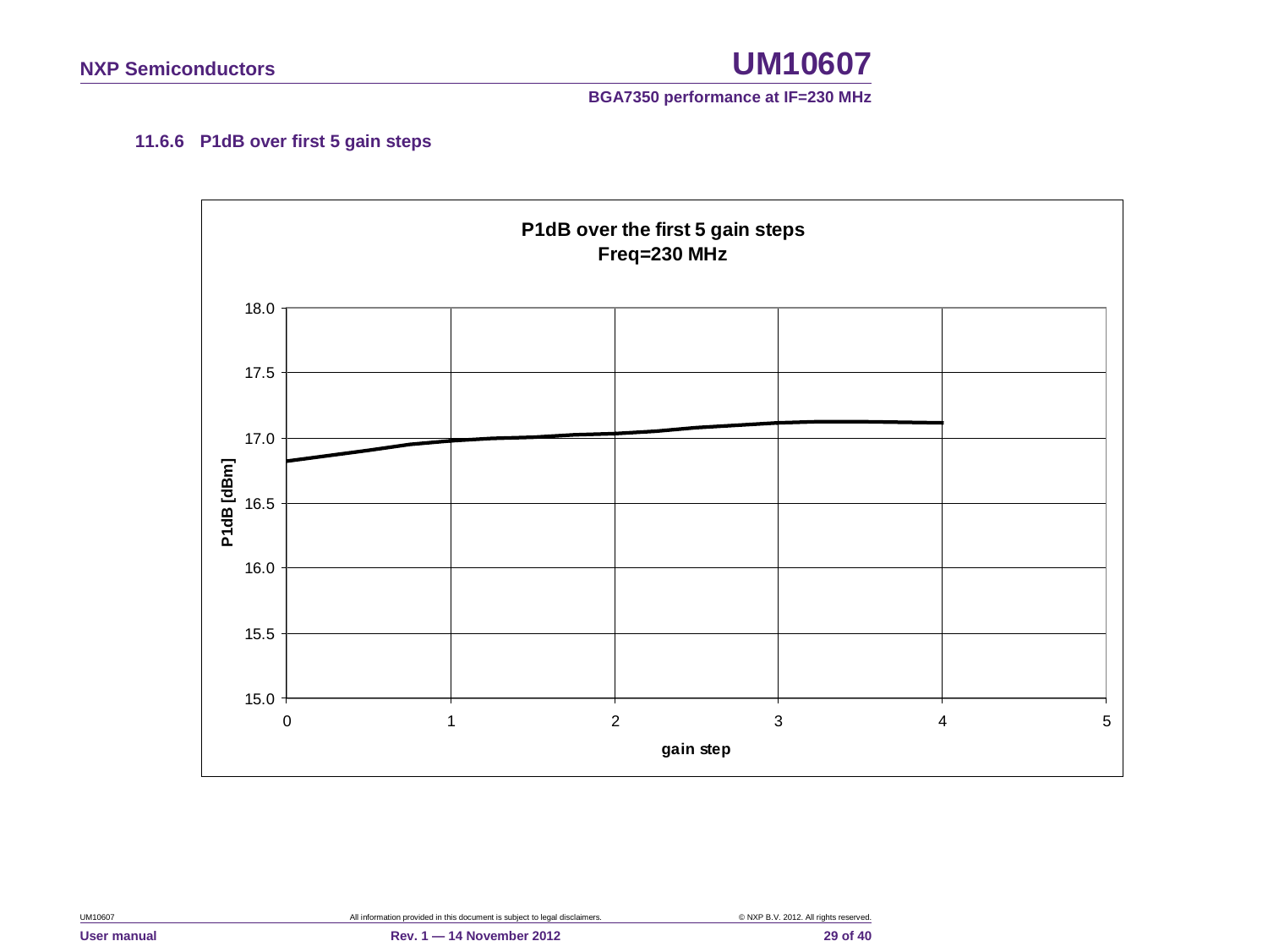

#### **11.6.7 Gain Flatness @maximum gain**

<span id="page-29-0"></span>

∆Gp=0.1 dB over operating frequency band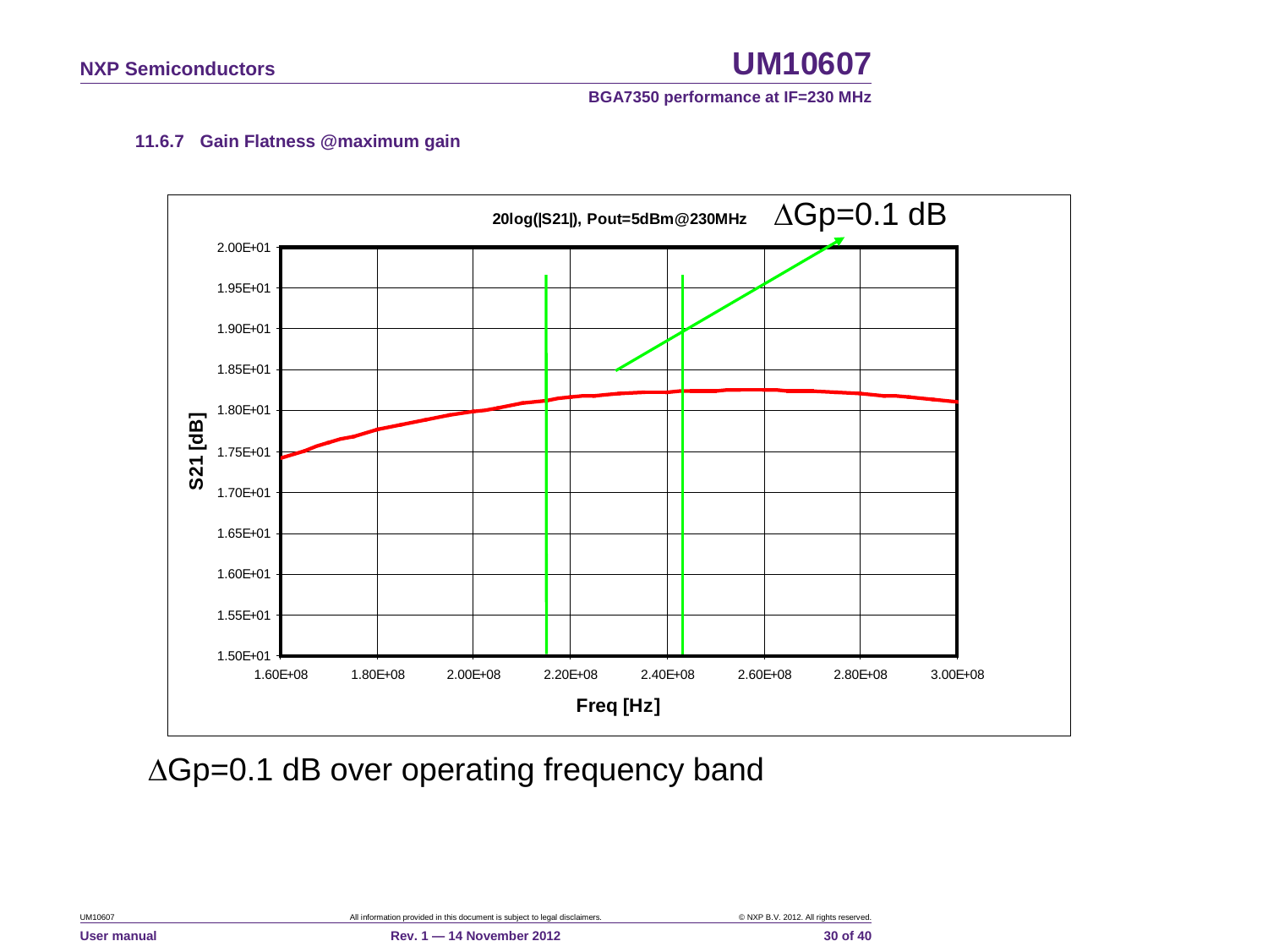

#### **11.6.8 Noise Figure versus gain settings**

<span id="page-30-0"></span>

Fmin=6.2 dB (@minimum attenuation, noise step = 0.8dB/dB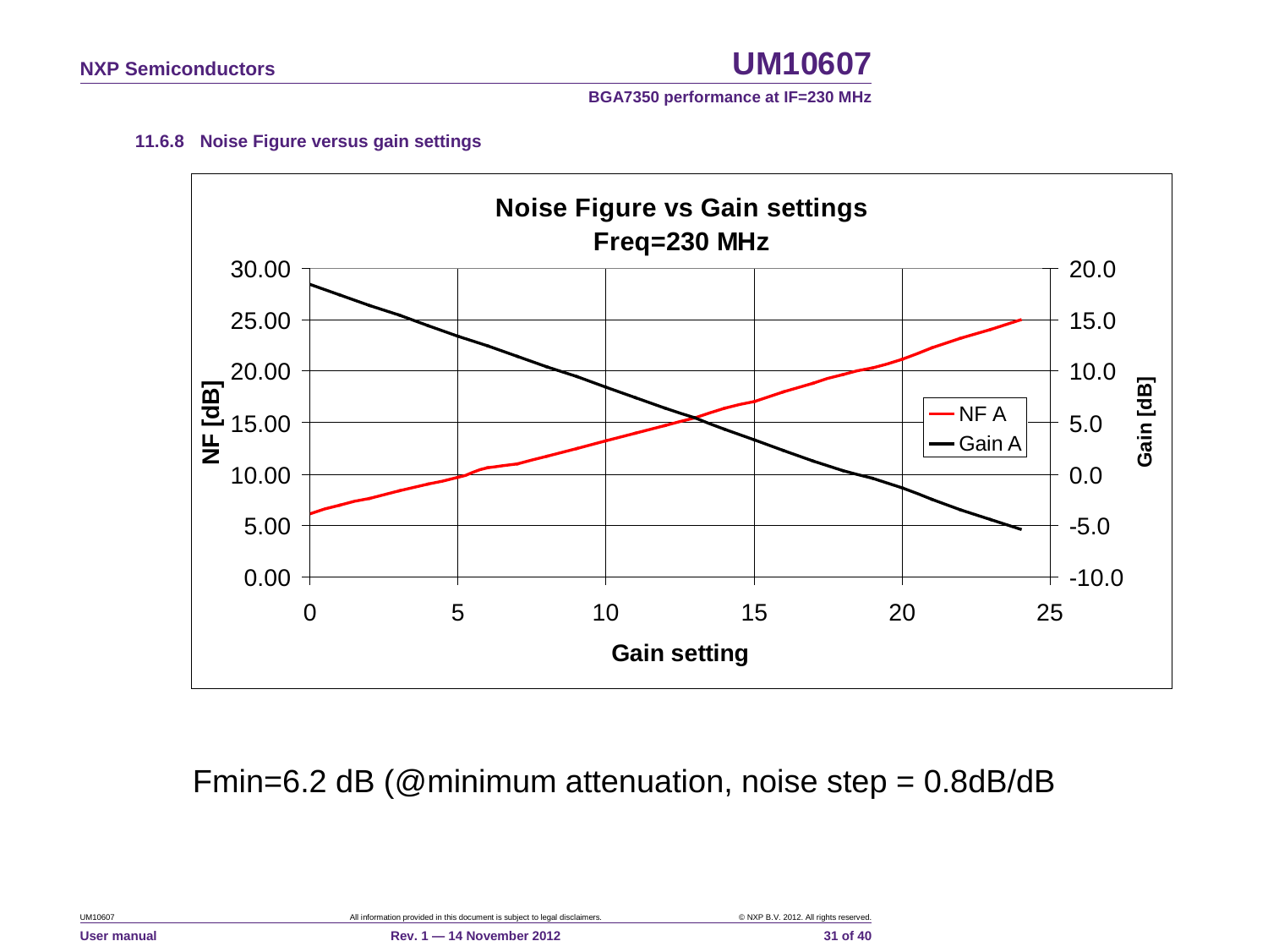#### **11.6.9 Harmonic Distortion (HD2) versus gain steps**

<span id="page-31-0"></span>

**Note: Pout=+5 dBm for every gain step**

 **Freq\_in=130 MHz**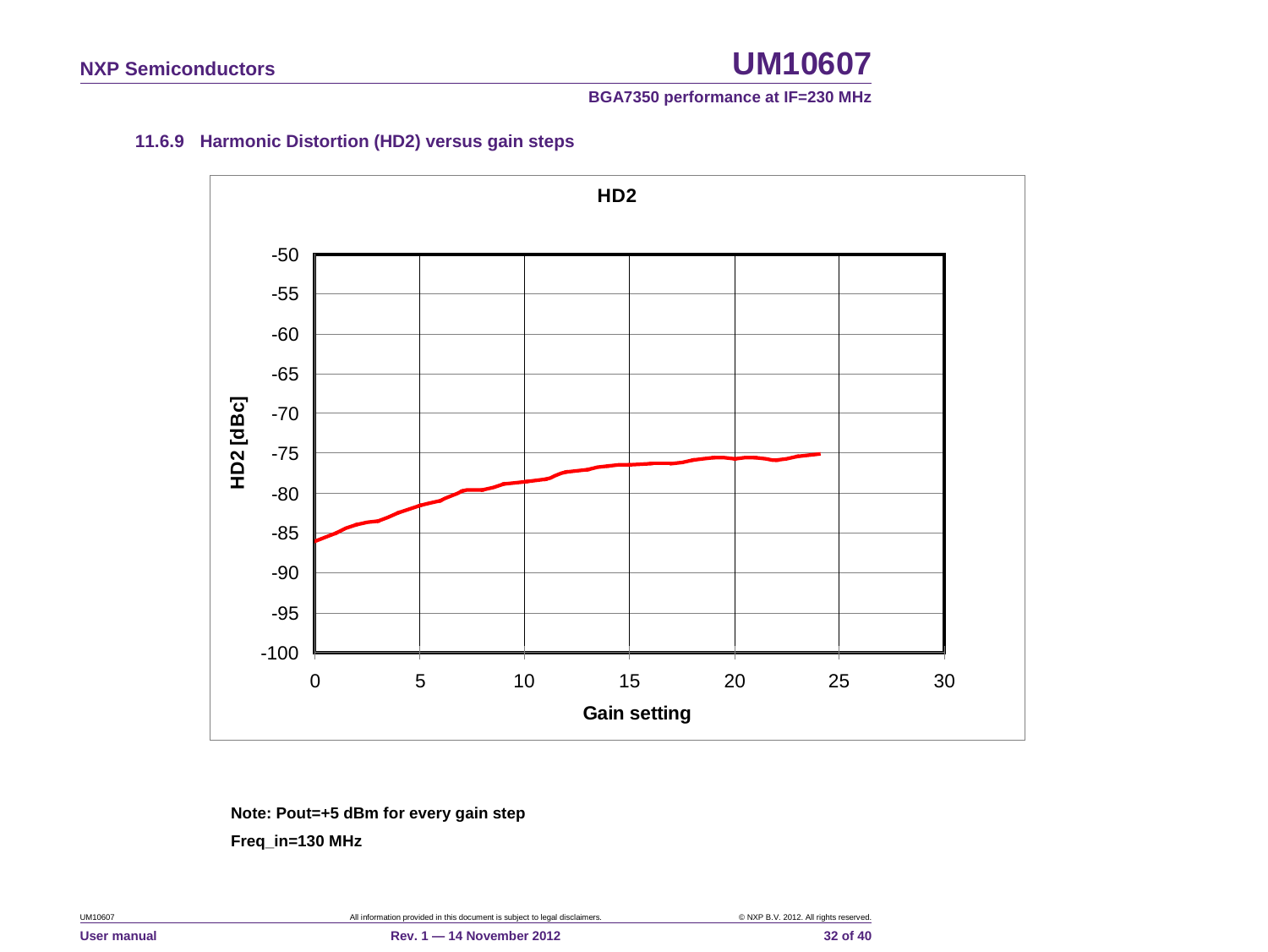

#### **11.6.10 OIP3 over first 5 gain steps**

<span id="page-32-0"></span>

**Note: Pout per tone =+2 dBm Freq1=170 MHz ; Freq2= 172 MHz**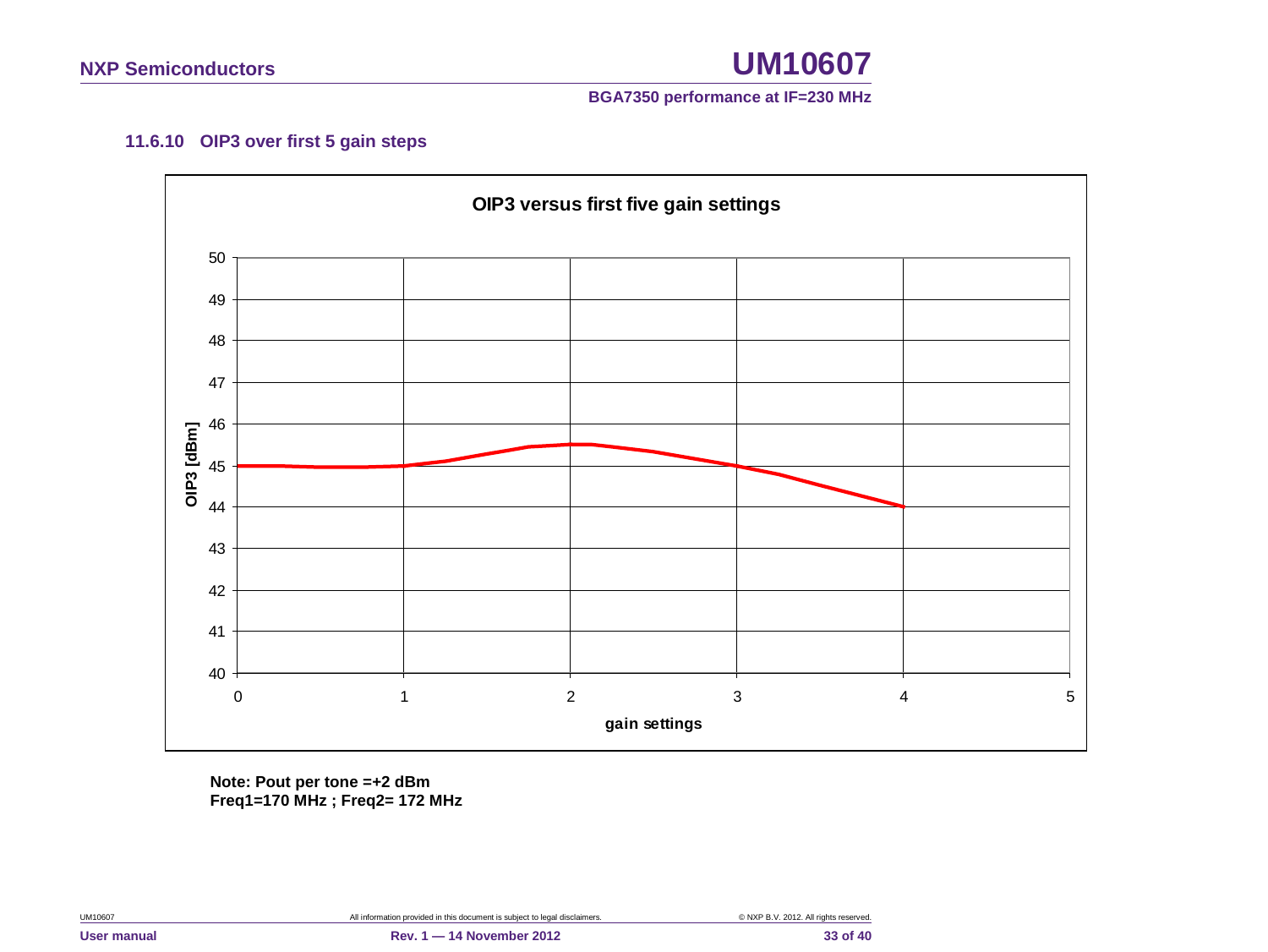#### **BGA7350 performance at IF=230 MHz**

#### **11.6.11 Summary of the gain errors**

| <b>Measurement</b>                                 | <b>Unit</b> | <b>Value</b> | <b>Conditions</b>                              |
|----------------------------------------------------|-------------|--------------|------------------------------------------------|
| Temperature                                        | U           | 25 deg       |                                                |
| Power supply voltage                               |             | 6            | <b>Definition</b>                              |
| Power supply current                               | mA          | 125.8        | Maximum supply current for all gain steps      |
| Standby current                                    | mA          | 2.72         | Maximum standby current (for all gain steps)   |
| Absolute gain                                      | dB          | 18.21        | Gain measured at F=230MHz                      |
| Differential gain error per 1dB consecutive steps  | dB          | 0.13         | Measured at F=230MHz                           |
| Integrated gain error upper 12dB                   | dB          | 0.13         | Measured at F=230MHz                           |
| Integrated gain error full range                   | dB          | $-0.18$      | Measured at F=230MHz                           |
| Gain flatness over 30MHz bandwidth at maximum gain | dB          | 0.12         | pk-pk over 30MHz bandwidth at gain=0           |
| Gain flatness over 30MHz bandwidth at minimum gain | dB          | 0.06         | pk-pk over 30MHz bandwidth at gain=24          |
| Maximum gain flatness over 30MHz                   | dB          | 0.03         | Maximum flatness over 30MHz for all gain steps |
| Minimum gain flatness over 30MHz                   | dB          | 0.24         | Minimum flatness over 30MHz for all gain steps |

#### <span id="page-33-0"></span>**11.6.12 Isolation (between channel A and channel B)**

| Gain settings @170 MHz | isolation [dB] |
|------------------------|----------------|
| mın                    | $-59.8$        |
| max                    | -60            |

Measured @Pout=5dBm for both min and max gain

#### **11.6.13 Impedance summary**

<span id="page-33-1"></span>

| <b>Measurement</b>                             | Unitl | <b>Value</b> | <b>Conditions</b>                                                        |
|------------------------------------------------|-------|--------------|--------------------------------------------------------------------------|
| Maximum input impedance (BW=30 all gainsteps)  | Ohml  | 57.7         | Maximum absolute value measured over 30MHz bandwidth, for all gain steps |
| Minimum input impedance (BW=30 all gainsteps)  | lOhml | 43.8         | Minimum absolute value measured over 30MHz bandwidth, for all gain steps |
| Maximum output impedance (BW=30 all gainsteps) | Ohm   | 66.4         | Maximum absolute value measured over 30MHz bandwidth, for all gain steps |
| Minimum output impedance (BW=30 all gainsteps) | Ohm   | 53.2         | Minimum absolute value measured over 30MHz bandwidth, for all gain steps |
| Maximum input impedance (BW=30 all gainsteps)  | Ohm.  | 57.5         | Maximum real value measured over 30MHz bandwidth, for all gain steps     |
| Minimum input impedance (BW=30 all gainsteps)  | Ohm   | 43.5         | Minimum real value measured over 30MHz bandwidth, for all gain steps     |
| Maximum output impedance (BW=30 all gainsteps) | Ohm   | 59.0         | Maximum real value measured over 30MHz bandwidth, for all gain steps     |
| Minimum output impedance (BW=30 all gainsteps) | Ohm   | 49.6         | Minimum real value measured over 30MHz bandwidth, for all gain steps     |

<span id="page-33-2"></span>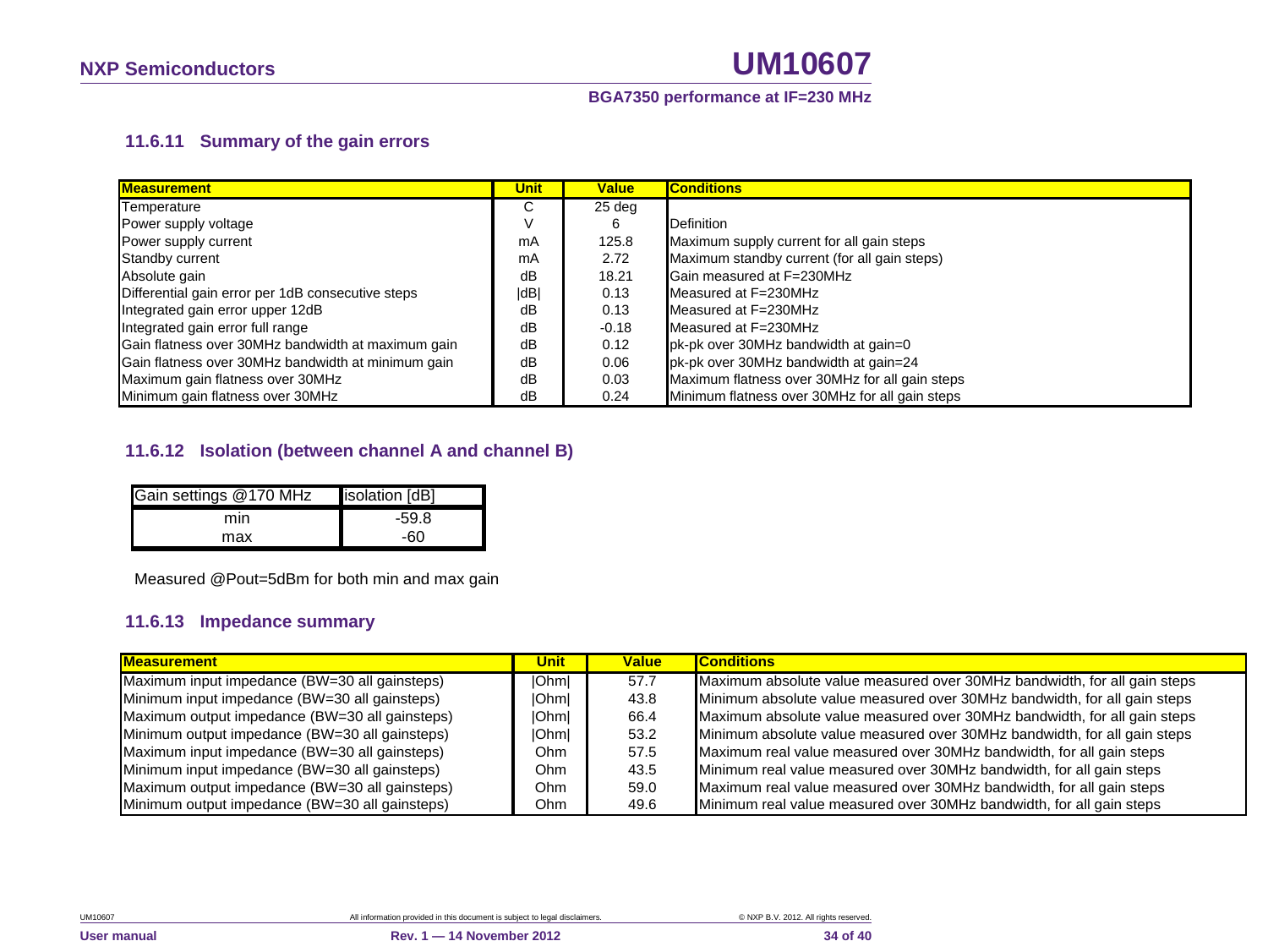

# **12. Balun Characterization**

In order to determine the BGA7350 performance only, the input-and output balun characteristics (losses) must be determined for correction. This has been done by measuring the baluns (both input and output) back-to-back, and assuming that both transformers are identical, the measured losses can be divided by two, to determine the losses per balun.

The measurements have been performed on the (calibration) boards, as described below)

#### <span id="page-34-1"></span><span id="page-34-0"></span>**12.1 Calibration EVB schematics**

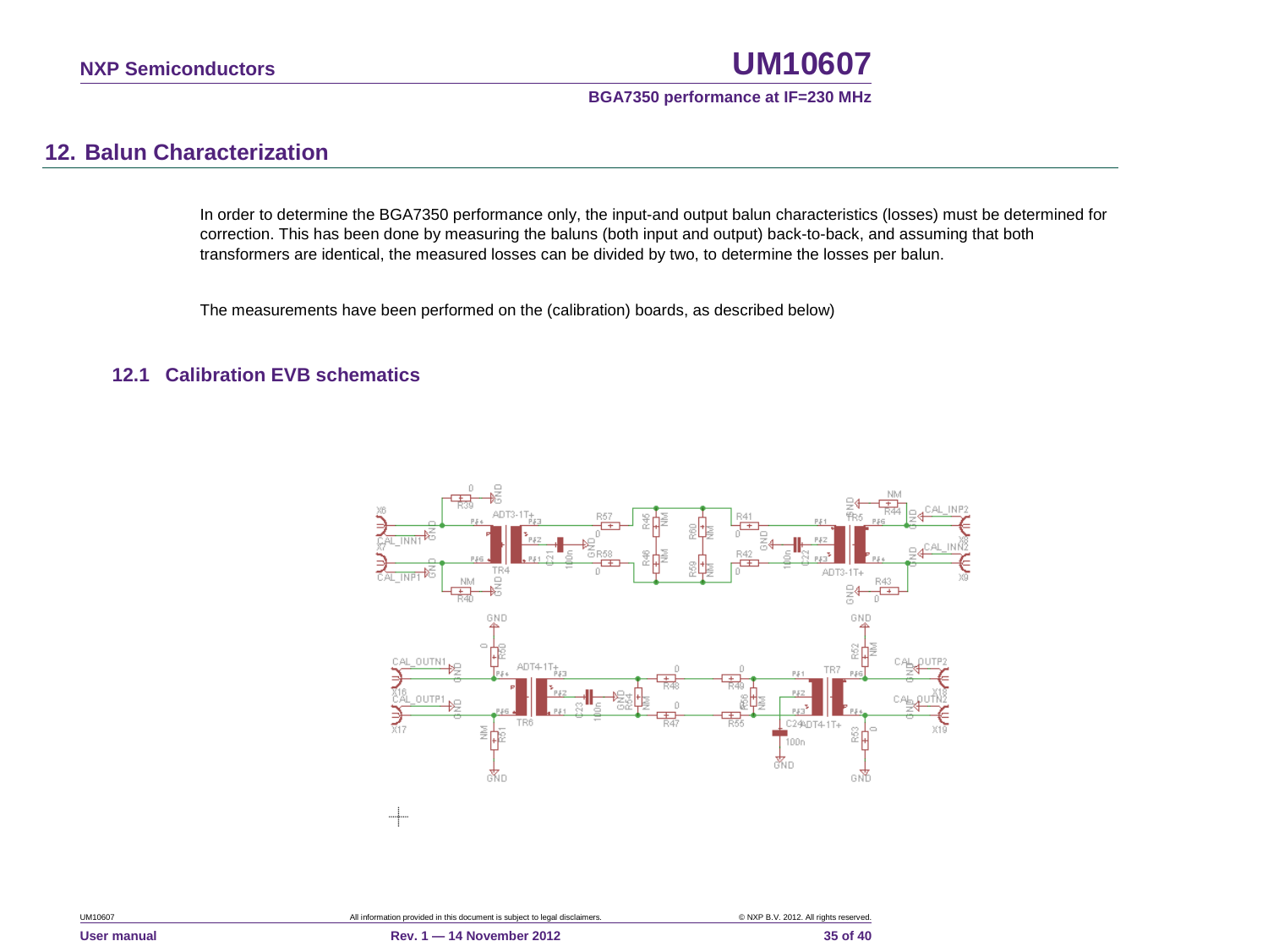**BGA7350 performance at IF=230 MHz**

# **12.2 Calibration EVB layout**

<span id="page-35-0"></span>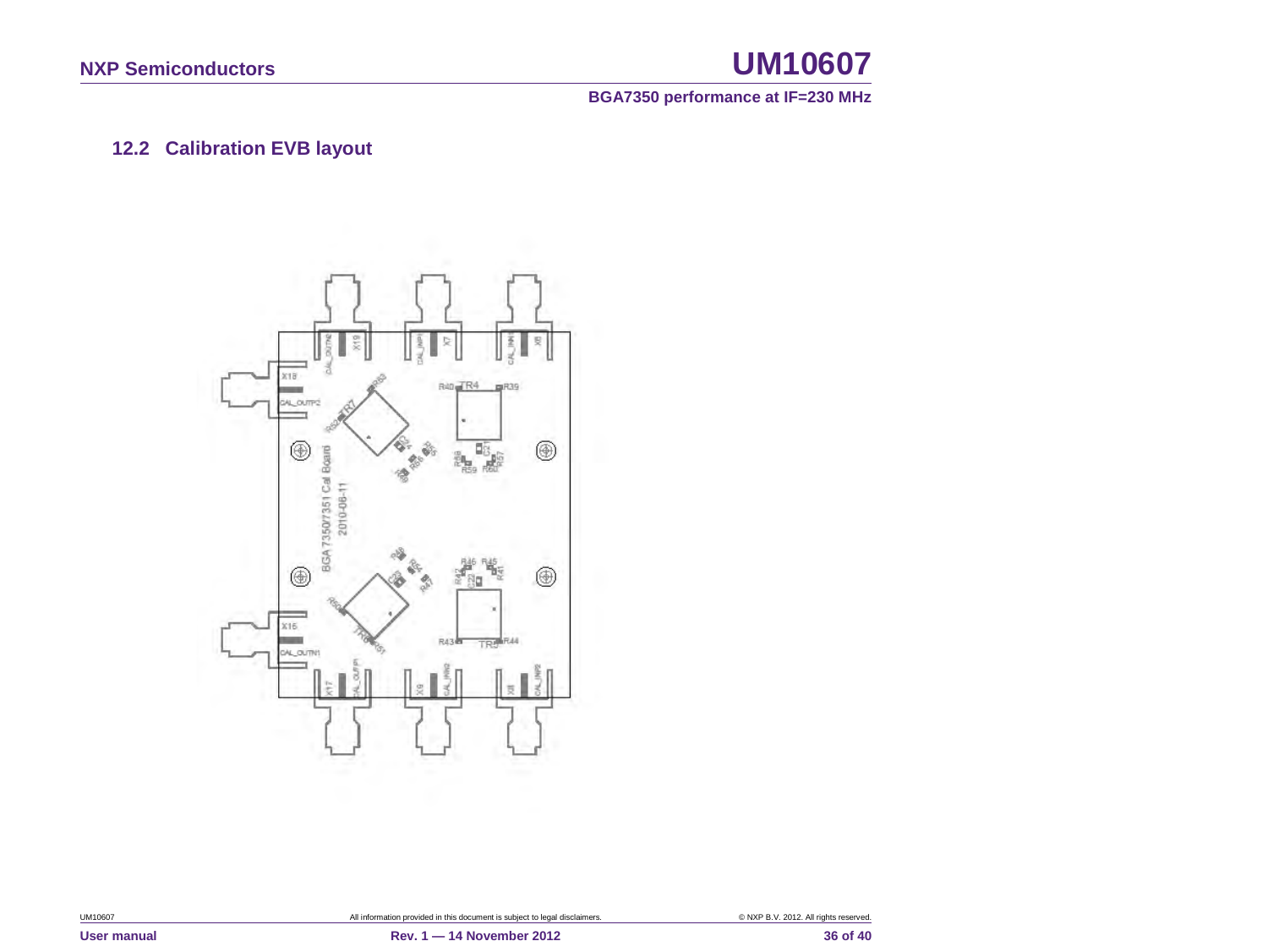#### **BGA7350 performance at IF=230 MHz**

# **12.3 Calibration EVB picture**

<span id="page-36-0"></span>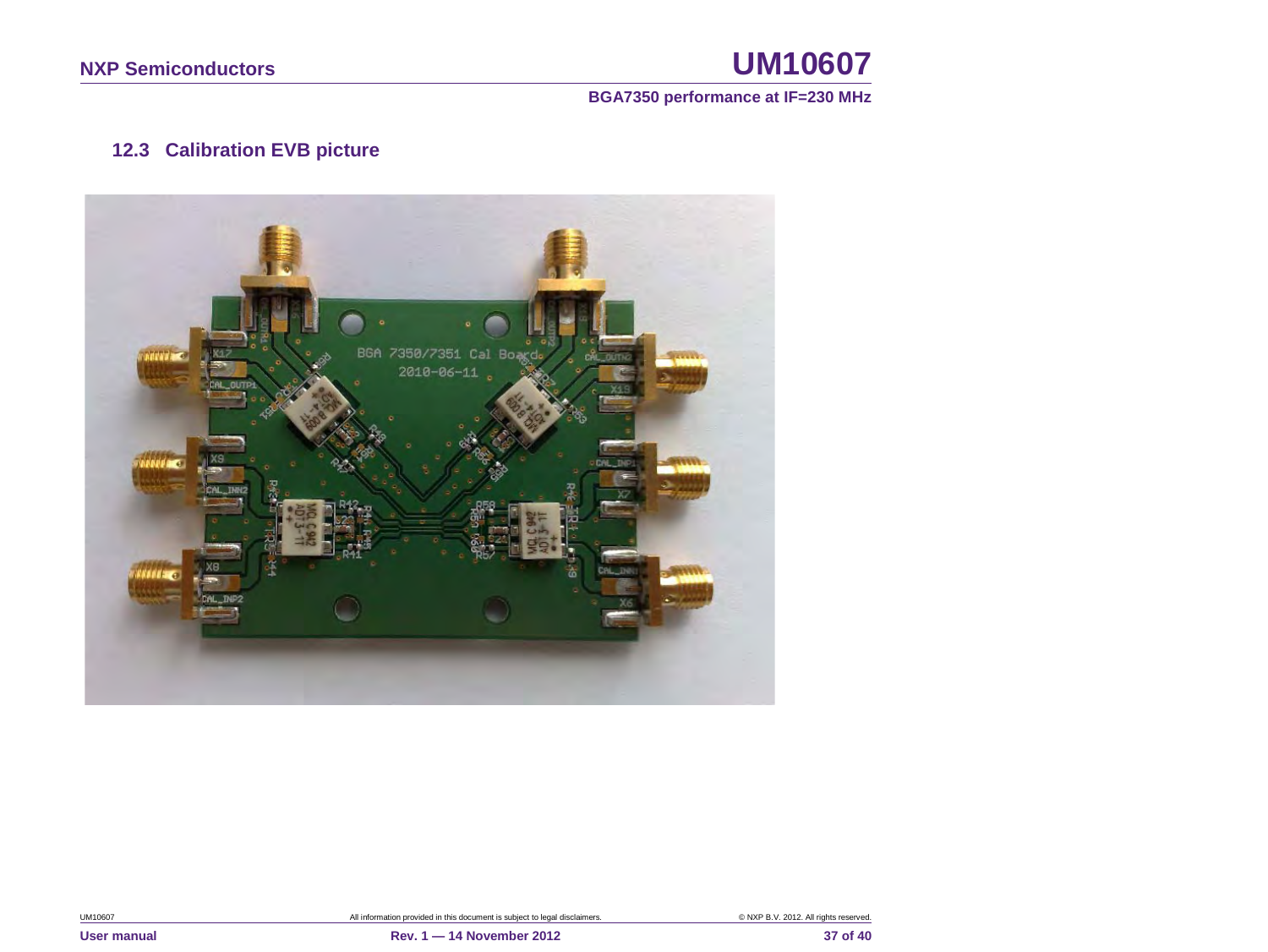#### **BGA7350 performance at IF=230 MHz**

### **12.4 Calibration measurement results**



<span id="page-37-0"></span>The losses of the input balun is about 0.55 dB The losses of the output balun is about 0.6 dB



Input Balun, back-to-back **Input Balun**, back-to back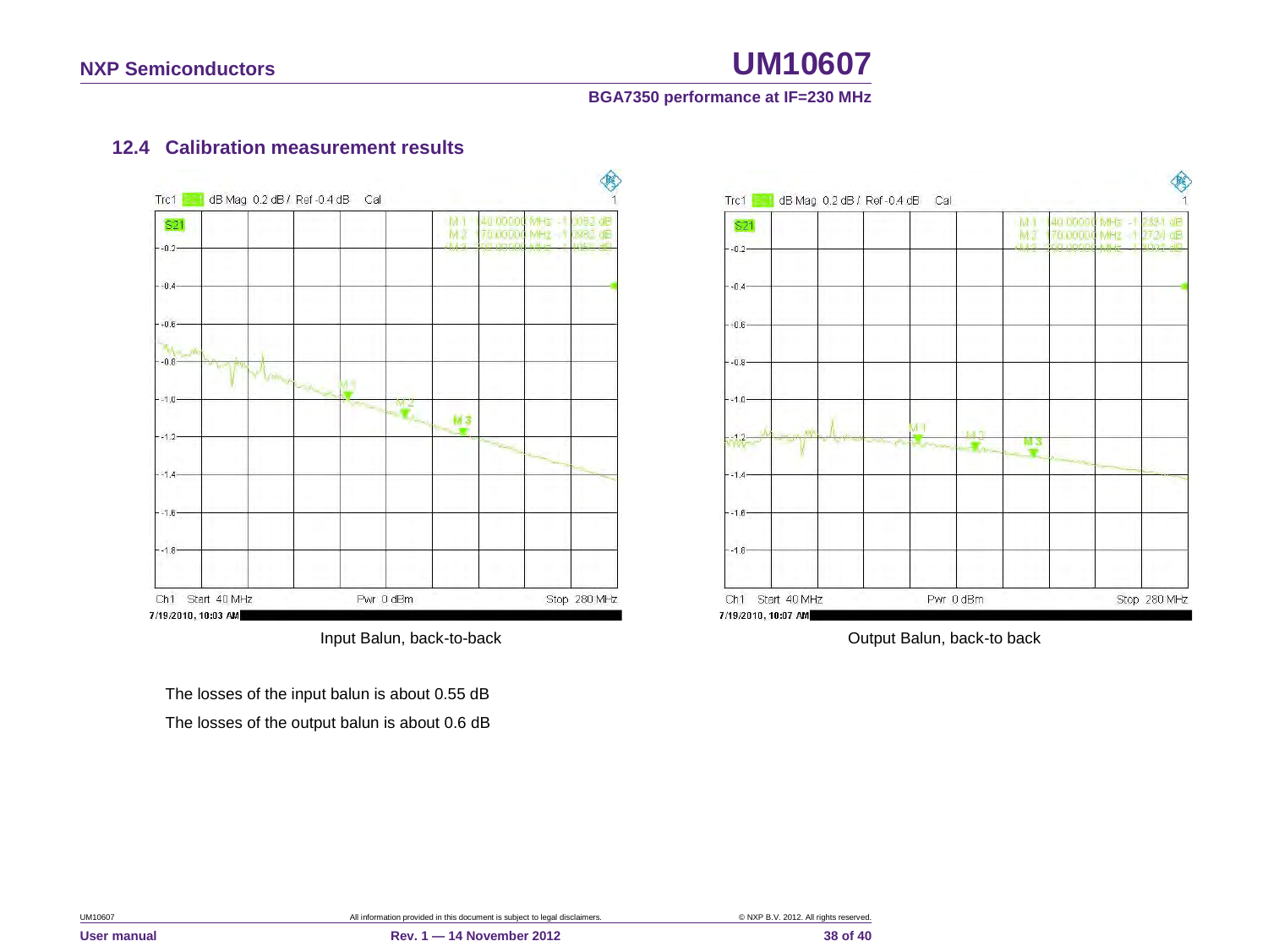# <span id="page-38-0"></span>**13. Legal information**

#### <span id="page-38-1"></span>**13.1 Definitions**

**Draft —** The document is a draft version only. The content is still under internal review and subject to formal approval, which may result in modifications or additions. NXP Semiconductors does not give any representations or warranties as to the accuracy or completeness of information included herein and shall have no liability for the consequences of use of such information.

#### <span id="page-38-2"></span>**13.2 Disclaimers**

**Limited warranty and liability —** Information in this document is believed to be accurate and reliable. However, NXP Semiconductors does not give any representations or warranties, expressed or implied, as to the accuracy or completeness of such information and shall have no liability for the consequences of use of such information.

In no event shall NXP Semiconductors be liable for any indirect, incidental, punitive, special or consequential damages (including - without limitation lost profits, lost savings, business interruption, costs related to the removal or replacement of any products or rework charges) whether or not such damages are based on tort (including negligence), warranty, breach of contract or any other legal theory.

Notwithstanding any damages that customer might incur for any reason whatsoever, NXP Semiconductors' aggregate and cumulative liability towards customer for the products described herein shall be limited in accordance with the Terms and conditions of commercial sale of NXP Semiconductors.

**Right to make changes —** NXP Semiconductors reserves the right to make changes to information published in this document, including without limitation specifications and product descriptions, at any time and without notice. This document supersedes and replaces all information supplied prior to the publication hereof.

**Suitability for use —** NXP Semiconductors products are not designed, authorized or warranted to be suitable for use in life support, life-critical or safety-critical systems or equipment, nor in applications where failure or malfunction of an NXP Semiconductors product can reasonably be expected to result in personal injury, death or severe property or environmental damage. NXP Semiconductors accepts no liability for inclusion and/or use of NXP Semiconductors products in such equipment or applications and therefore such inclusion and/or use is at the customer's own risk.

**Applications —** Applications that are described herein for any of these products are for illustrative purposes only. NXP Semiconductors makes no representation or warranty that such applications will be suitable for the specified use without further testing or modification.

Customers are responsible for the design and operation of their applications and products using NXP Semiconductors products, and NXP Semiconductors accepts no liability for any assistance with applications or customer product design. It is customer's sole responsibility to determine whether the NXP Semiconductors product is suitable and fit for the customer's applications and products planned, as well as for the planned application and use of customer's third party customer(s). Customers should provide appropriate design and operating safeguards to minimize the risks associated with their applications and products.

NXP Semiconductors does not accept any liability related to any default, damage, costs or problem which is based on any weakness or default in the customer's applications or products, or the application or use by customer's third party customer(s). Customer is responsible for doing all necessary testing for the customer's applications and products using NXP Semiconductors products in order to avoid a default of the applications and the products or of the application or use by customer's third party customer(s). NXP does not accept any liability in this respect.

**Export control —** This document as well as the item(s) described herein may be subject to export control regulations. Export might require a prior authorization from competent authorities.

**Evaluation products —** This product is provided on an "as is" and "with all faults" basis for evaluation purposes only. NXP Semiconductors, its affiliates and their suppliers expressly disclaim all warranties, whether express, implied or statutory, including but not limited to the implied warranties of noninfringement, merchantability and fitness for a particular purpose. The entire risk as to the quality, or arising out of the use or performance, of this product remains with customer.

In no event shall NXP Semiconductors, its affiliates or their suppliers be liable to customer for any special, indirect, consequential, punitive or incidental damages (including without limitation damages for loss of business, business interruption, loss of use, loss of data or information, and the like) arising out the use of or inability to use the product, whether or not based on tort (including negligence), strict liability, breach of contract, breach of warranty or any other theory, even if advised of the possibility of such damages

Notwithstanding any damages that customer might incur for any reason whatsoever (including without limitation, all damages referenced above and all direct or general damages), the entire liability of NXP Semiconductors, its affiliates and their suppliers and customer's exclusive remedy for all of the foregoing shall be limited to actual damages incurred by customer based on reasonable reliance up to the greater of the amount actually paid by customer for the product or five dollars (US\$5.00). The foregoing limitations, exclusions and disclaimers shall apply to the maximum extent permitted by applicable law, even if any remedy fails of its essential purpose.

#### <span id="page-38-3"></span>**13.3 Licenses**

**Purchase of NXP <xxx> components**

<span id="page-38-4"></span><License statement text>

## **13.4 Patents**

Notice is herewith given that the subject device uses one or more of the following patents and that each of these patents may have corresponding patents in other jurisdictions.

<span id="page-38-5"></span>**<Patent ID> —** owned by <Company name>

## **13.5 Trademarks**

Notice: All referenced brands, product names, service names and trademarks are property of their respective owners.

**<Name> —** is a trademark of NXP B.V.